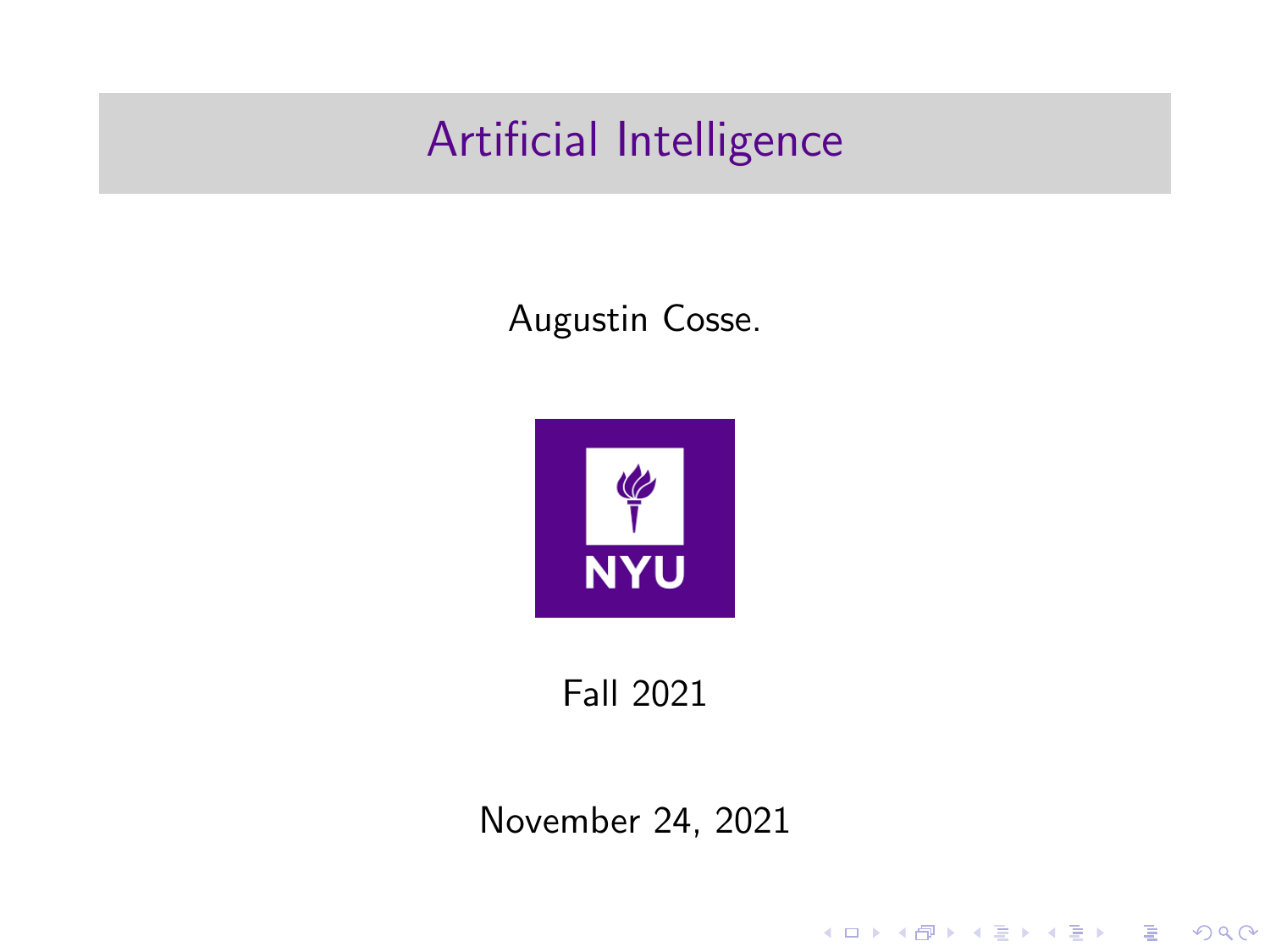- Remember that a Markov Decision Process (MDP) is a sequential decision problem (where the utility depends on a sequence of decisions) in a fully observable, stochastic environment with a Markovian transition model (that is the probability of reaching state  $s'$  from  $s$  depends only on  $s$  and not the history of earlier states)
- Recall that we (reasonably) assumed that the preferences of the agent between sequences was stationnary
- This assumption reduces the set of possible definitions of the utility to definitions based either on additive or discounted rewards.

$$
U^{\pi} = \mathbb{E}\left[\sum_{t=0}^{\infty} \gamma^t R(s_t)\right]
$$

KID KA KERKER KID KO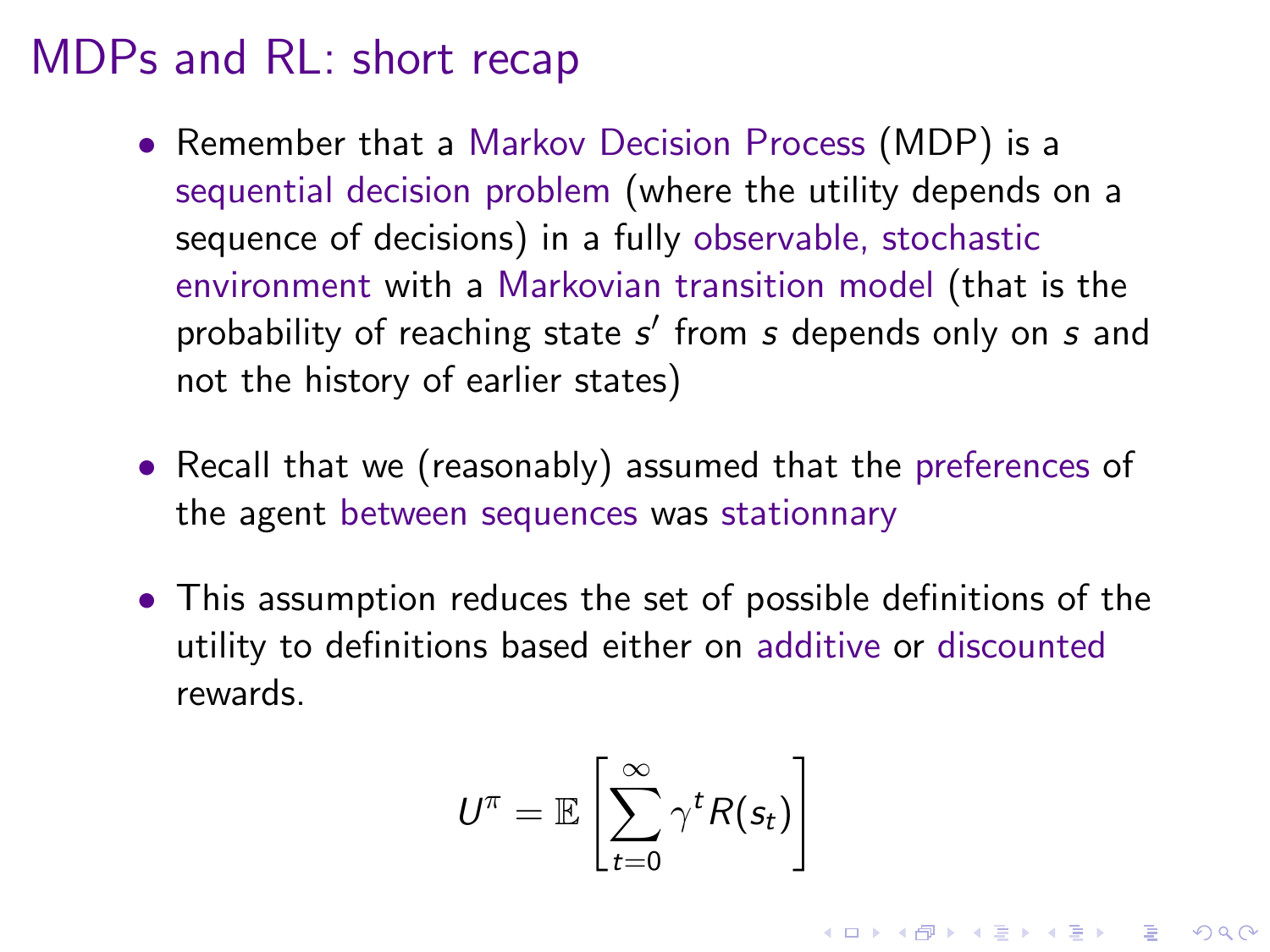• We also saw that we could define a Maximum Expected Utility (MEU) policy by selecting our actions as

$$
\pi^*(s) = \underset{\pi}{\text{argmax}} U^{\pi}(s)
$$

$$
= \underset{a \in A(s)}{\text{argmax}} \sum_{s'} P(s'|s, a) U(s')
$$

• And that if we assumed our agent selected the optimal actions in the future, the utility obeyed the Bellman equation

$$
U(s) = R(s) + \gamma \max_{a \in A(s)} \sum_{s'} P(s'|s, a) U(s')
$$

K ロ ▶ K 個 ▶ K 할 ▶ K 할 ▶ 이 할 → 9 Q Q →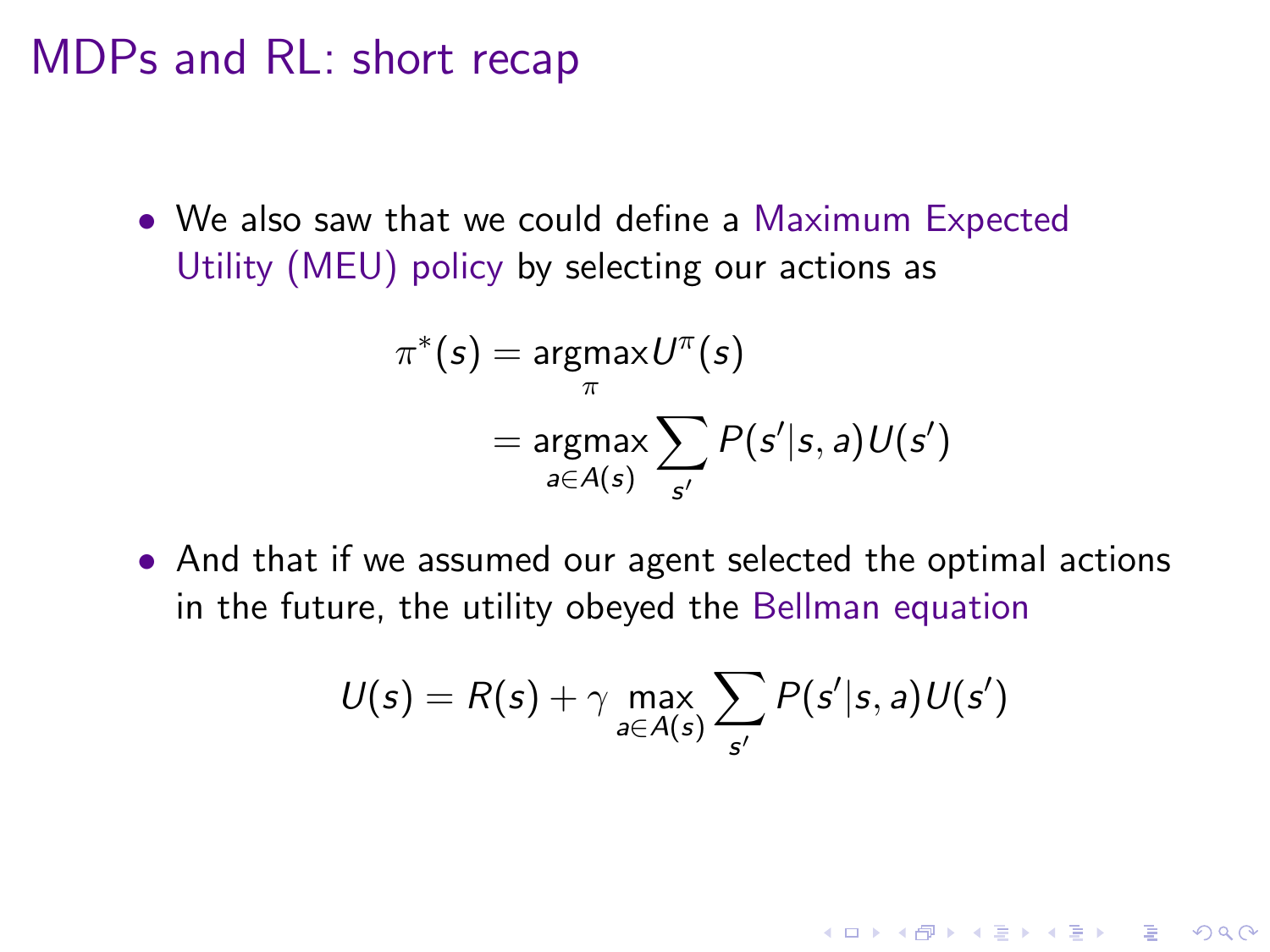• To find the utility of all states, given a transition model  $P(s'|s, a)$  and the rewards associated to each states, we saw that we could solve the MDP (i.e. get the utility at all states) through value iteration, updating the utilities through the Bellman update

$$
U_{i+1} \leftarrow R(s) + \gamma \max_{a \in A(s)} \sum_{s'} P(s'|s,a) U_i(s')
$$

which was guanranteed to converge to a fixed point, solution to the Bellman equation.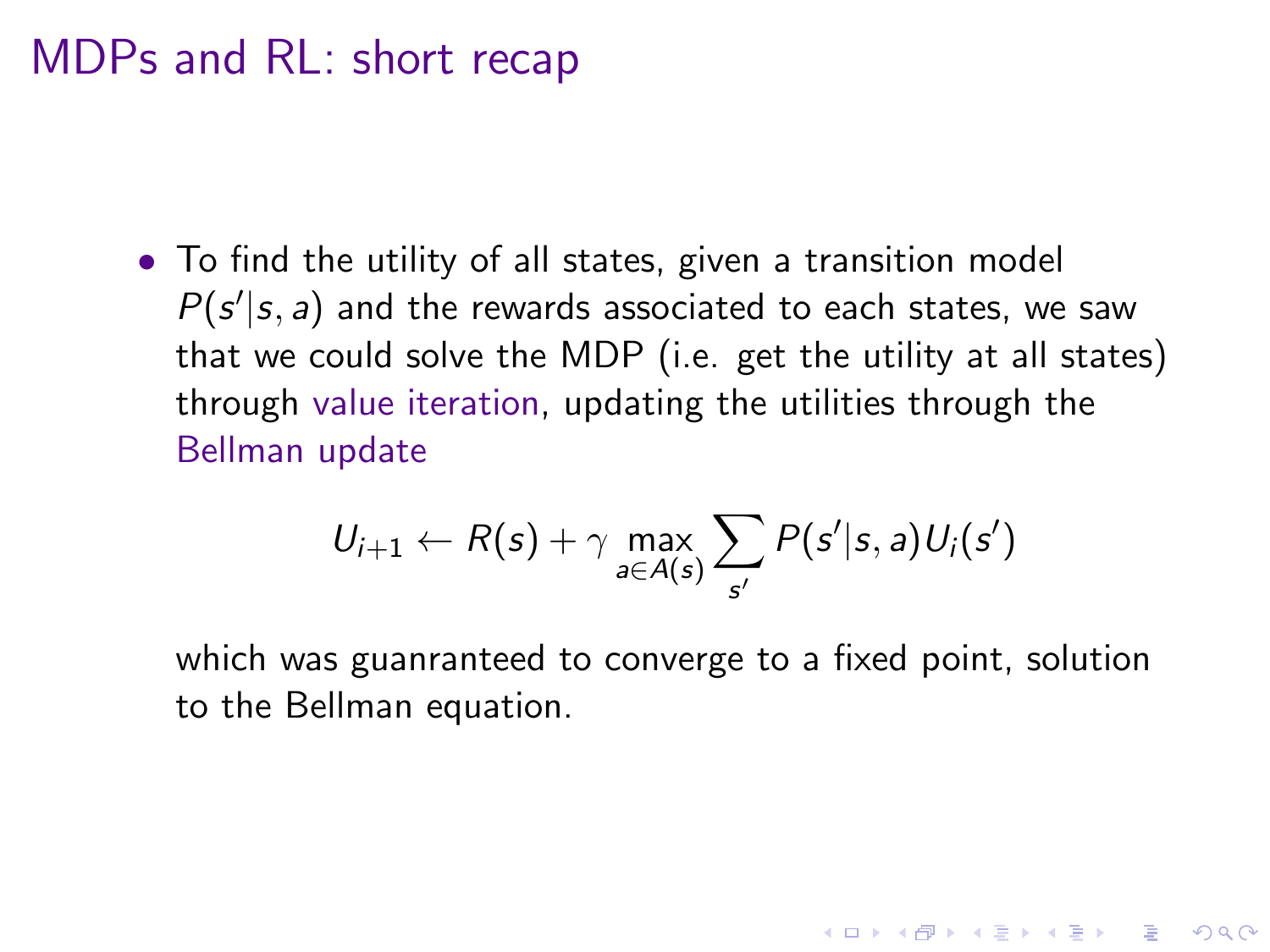- We also saw that it might be a good idea, after a few steps, to use our current knowledge to define a policy and update our estimate of the utility based on this policy. This gave the policy iteration based on alternating between two steps
	- $\bullet$  Policy evaluation which updates the utility  $U^i$  based on a policy  $\pi_i$
	- Policy improvement which calculates a new MEU policy  $\pi_{i+1}$ based on the utility  $U'$

We saw that in the framework of policy iteration, we could either solve the Bellman system directly or (for large state spaces) iteratively through the update

$$
U^{i+1}(s) \leftarrow R(s) + \gamma \sum_{s'} P(s'|s, \pi_i(s)) U_i(s')
$$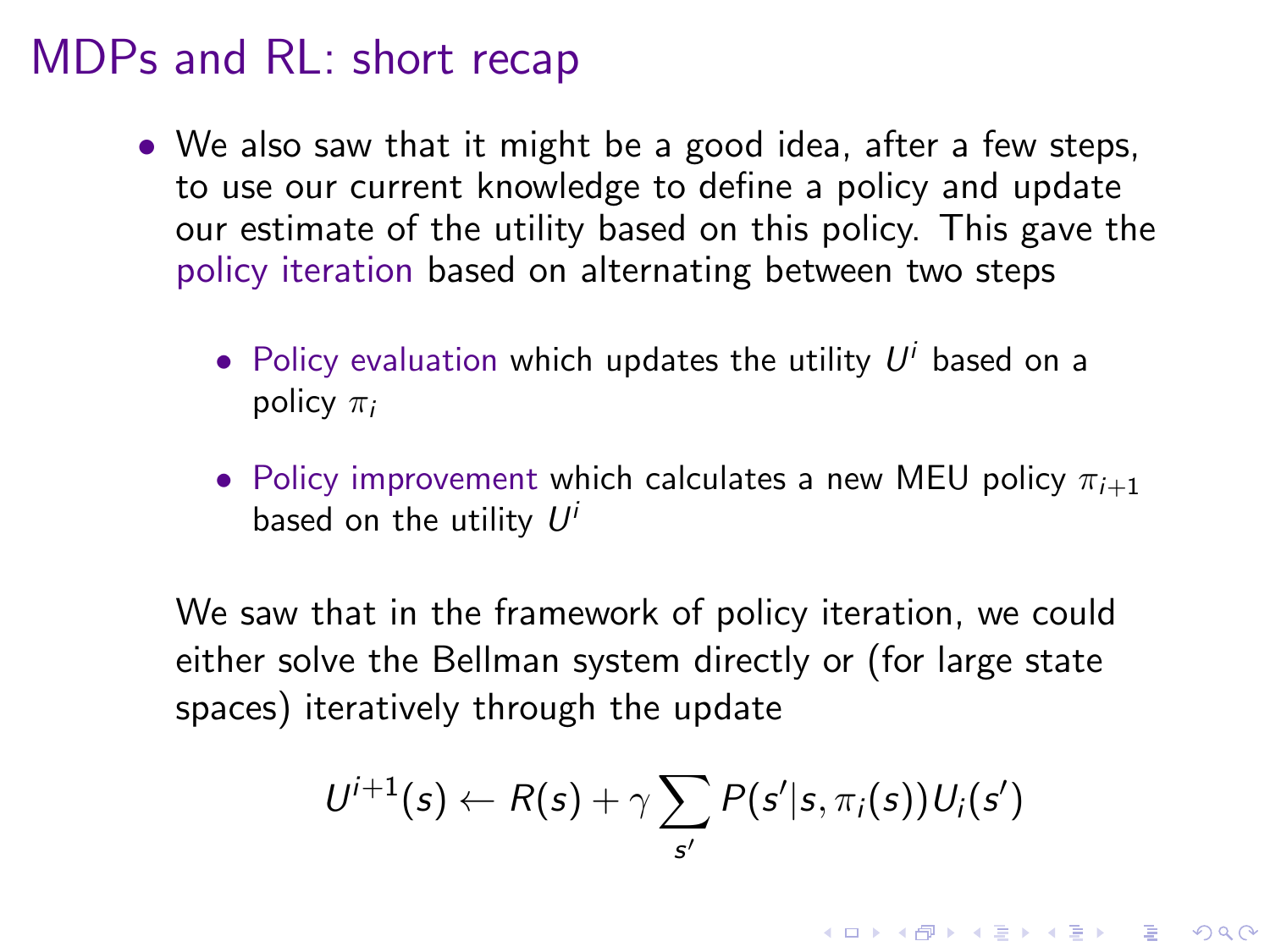- When discussing MDPs, we assumed that the environment was fully known (the transition model  $P(s'|s,a)$  as well as the rewards for each state were given).
- In practice, this is rarely the case and we saw that learning in the general framework in which the environment is unknown (i.e. where the transition model has to be learned alongside the utilities and policy) is the objective of Reinforcement Learning.
- In Reinforcement Learning, we saw that one makes the distinction between two main types of agents:
	- Passive reinforcement learning (where the agent's policy is fixed and the task is to learn the utilities of the states)
	- Active reinforcement learning (where the agent must also learn what to do )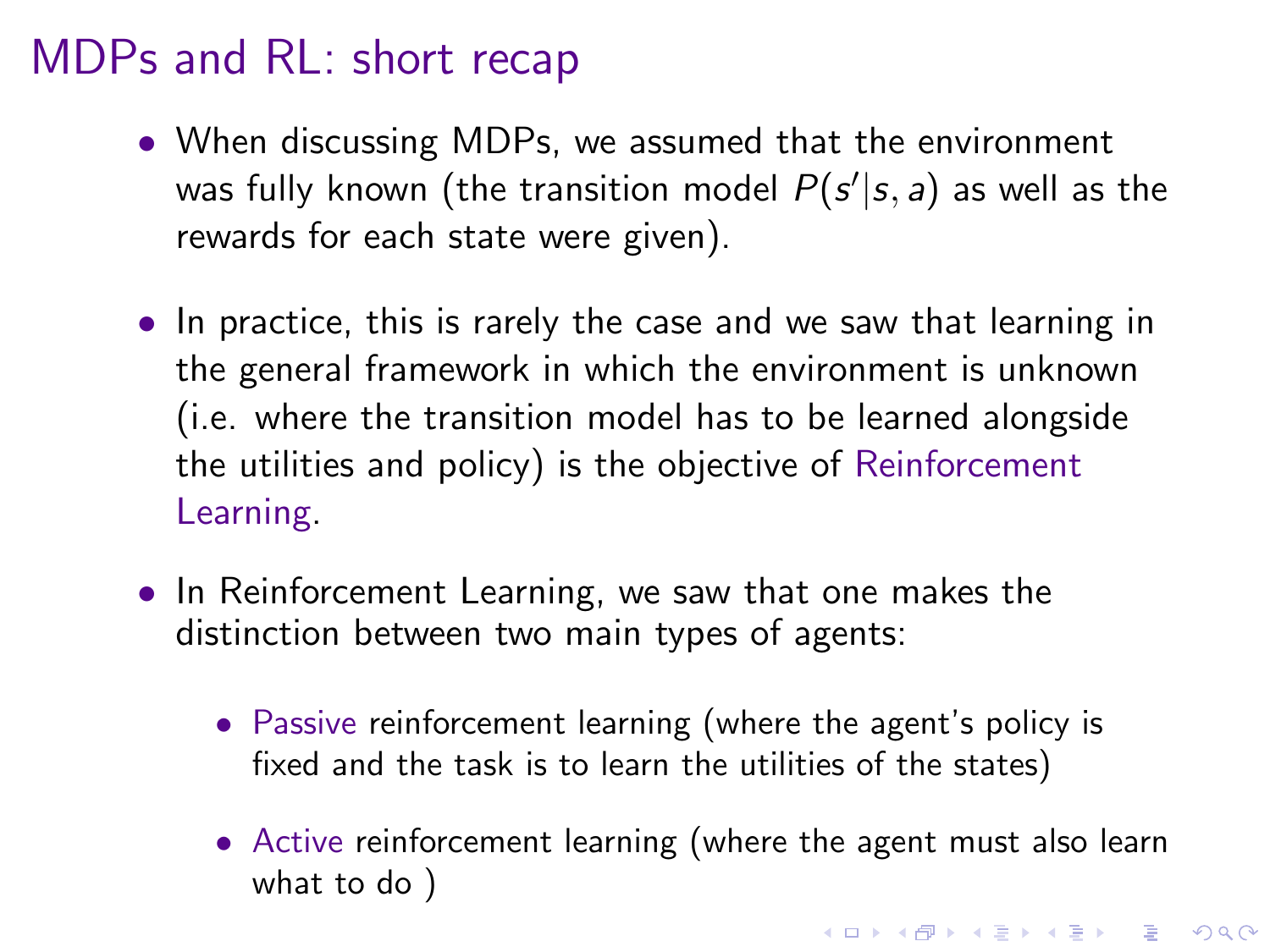- In passive reinforcement learning, we have discussed three approaches at learning the utility :
	- Direct Utility Estimation (where each completion of an episode provide a set of samples for the "expected reward to go" expression). We saw that this approach however misses the connections between states
	- Adaptive Dynamic Programming where the agent learns the transition model  $P(s'|s, a)$  by keeping track of how each action outcome
	- Finally, Temporal Difference Learning relies on correcting the current utility estimate through the temporal difference update

$$
U^{\pi}(s) \leftarrow U^{\pi}(s) + \eta (R(s) + \gamma U^{\pi}(s') - U^{\pi}(s))
$$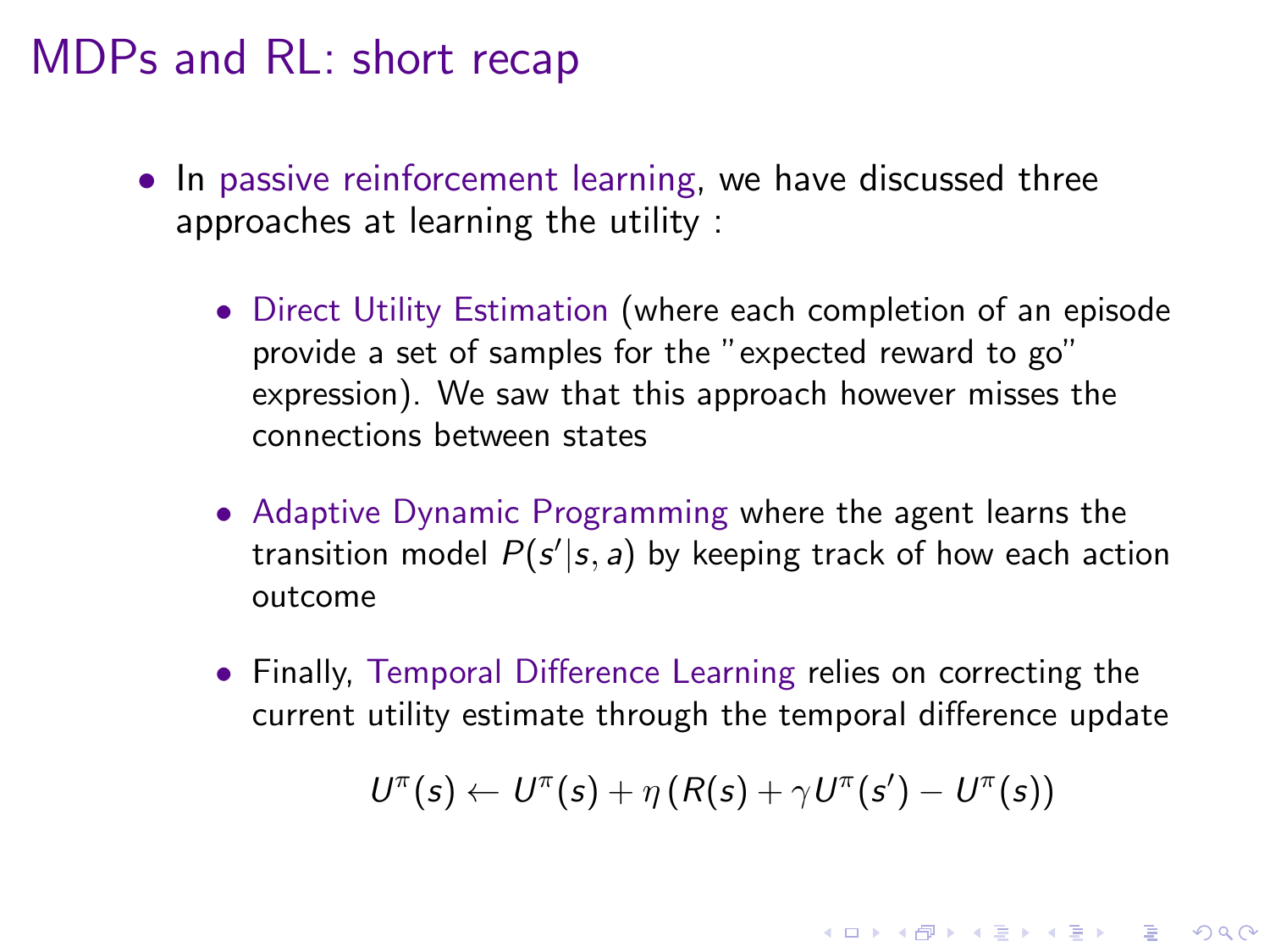- We saw that an efficient agent should always achieve a tradeoff between exploitation and exploration.
- In particular, we saw that pure exploitation risks getting stuck in a rut and that pure exploration to improve one's knowledge is of no use if one never puts that knowledge into practice. But can we be a little more precise? Is there an optimal exploration policy?
- This question of an optimal exploration policy has been studied within the framework of the Bandit problem.
- Although Bandit problems are extremely difficult to solve exactly, it is nonetheless possible to come up with a reasonable scheme that will ultimately lead to an optimal behavior by the agent.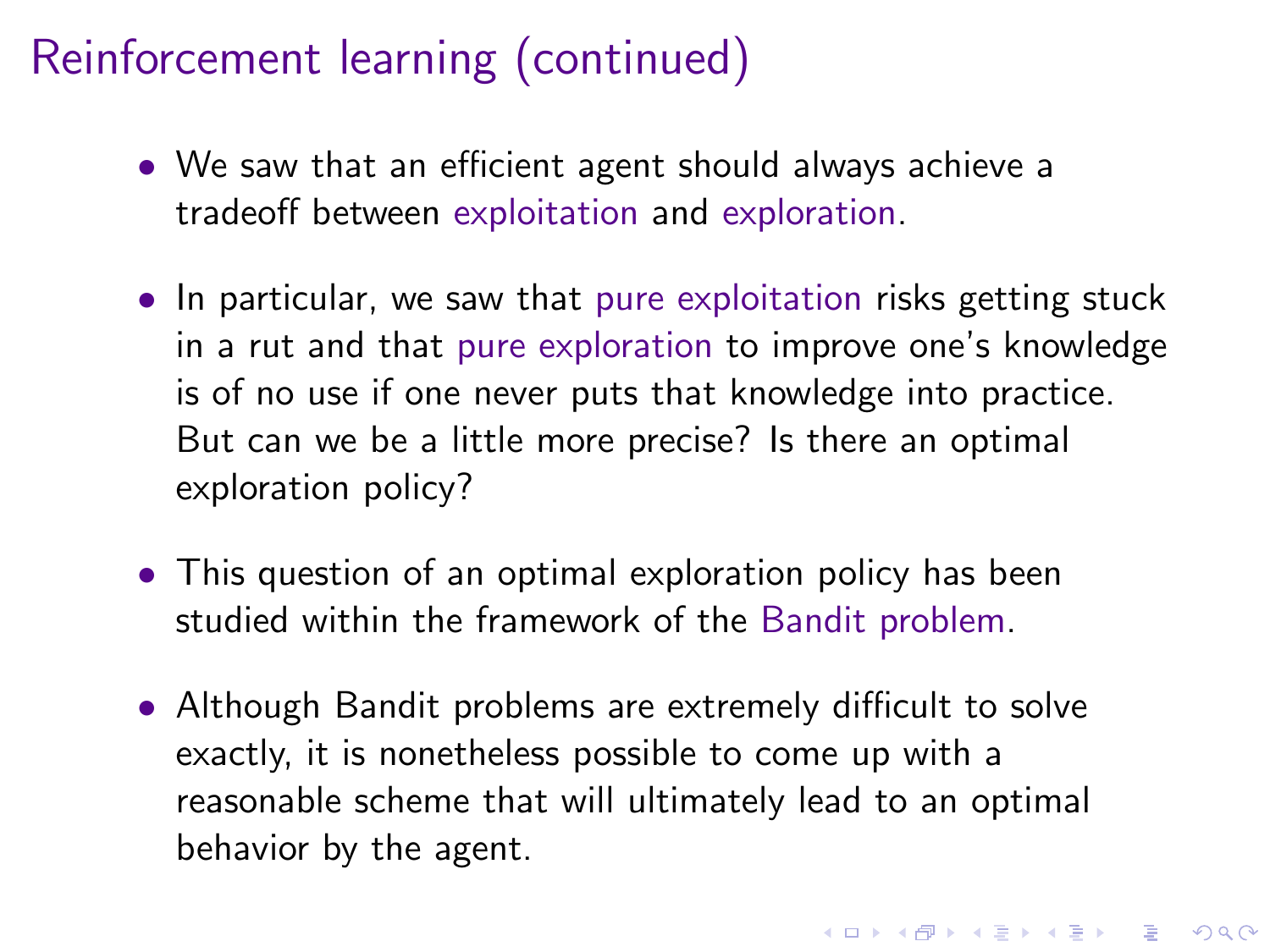- Technically, any such scheme needs to be greedy in the limit of infinite exploration or GLIE
- A GLIE scheme must also try each action in each state an unbouded number of times to avoid having an infinite probability that an action is missed because of an usually bad series of outcomes.
- An ADP (Active Dynamic Programming) agent using such a scheme will eventually learn the true environment model.
- A GLIE scheme must also eventually become greedy, so that the agent's actions become optimal with respect to the learned (and hence the true) model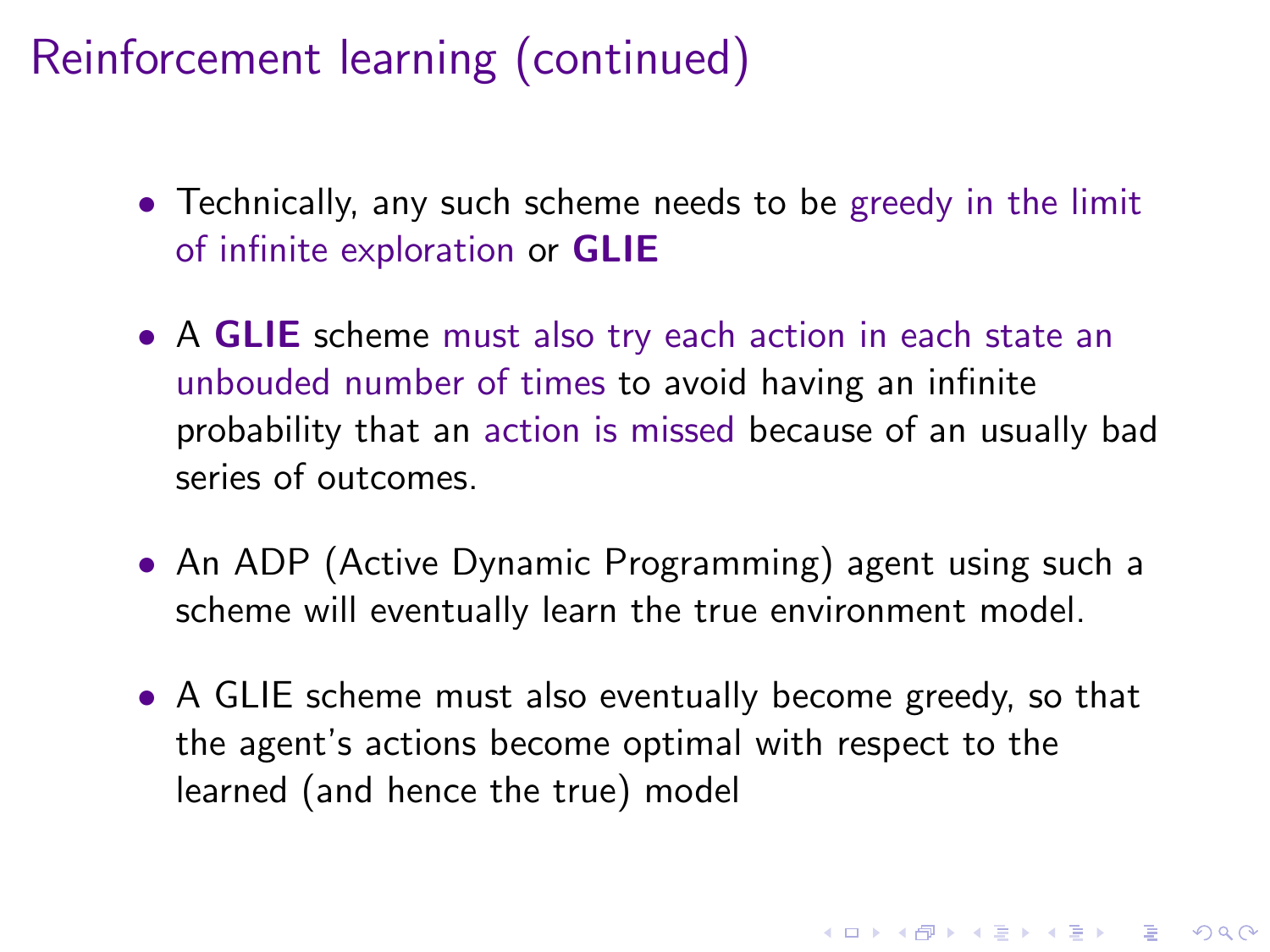- There are several **GLIE** schemes. One of them is to have the agent choose a random action a fraction  $1/t$  of the time and to follow the greedy policy otherwise.
- While this does eventually converge to an optimal policy, it can be extremely slow.
- A more sensible approach would give some weight to actions that the agent has not tried very often, while tending to avoid actions that are believed to be of low utility.
- This can be done by altering the Bellman update so that it assigns higher utility estimates to relatively unexplored state-action pairs.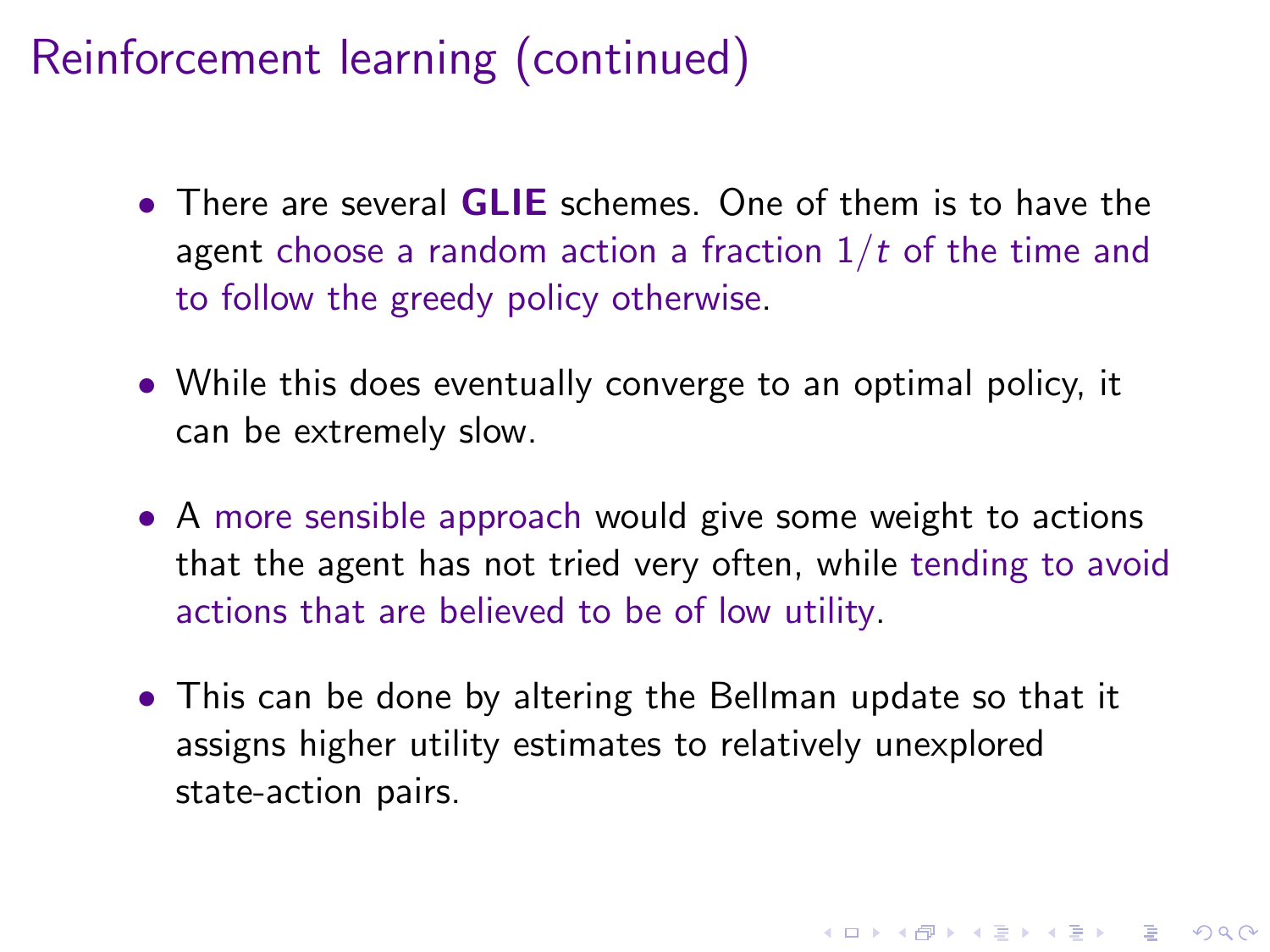- Essentially, this altering of the Bellman update amounts to an optimistic prior over the possible environments and causes the agent to behave initially as if there were wonderful rewards scattered all around the place
- $\bullet\,$  Let us use  $\,U^{+}(s)\,$  to denote the optimistic estimate (expected reward to go) of the utility of the state s and let  $N(s, a)$  be the number of times action a has been tried in state s
- Suppose we are using value iteration in an ADP learning agent; then the update equation can be rewritten as

$$
U^+(s) \leftarrow R(s) + \gamma \max_{a} f\left(\sum_{s'} P(s'|s,a) U^+(s'), N(s,a)\right)
$$

**KORK EXTERNE PROVIDE** 

where  $f(u, n)$  is called the exploration function.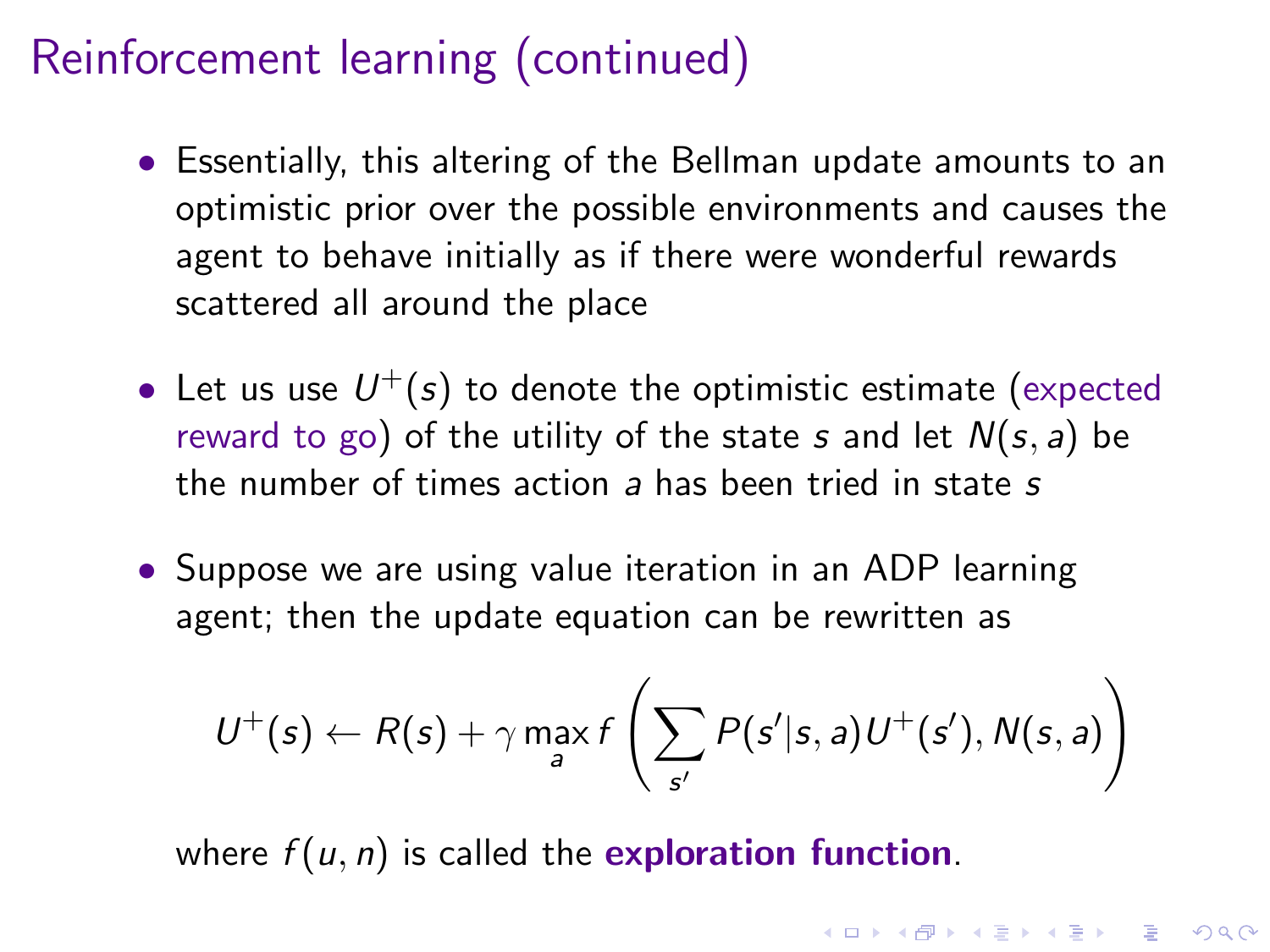- The exploration function determines how greed (i.e. preference for higher values of  $U$ ) is traded off against curiosity (preference for actions that have not been tried often and have low  $n$ ).
- The function  $f(u, n)$  should be increasing in u and decreasing in  $n$ . Among the many possible functions that fit these conditions, one particularly simple definition is

$$
f(u, n) = \begin{cases} R^+ & \text{if } n < N_e \\ u & u \text{ otherwise} \end{cases}
$$

where  $R^+$  is an optimistic estimate of the best possible reward obtained in any state and  $N_e$  is a fixed parameter.

• Such a function will have the effect of making the agent try each action-state pair at least  $N_e$  times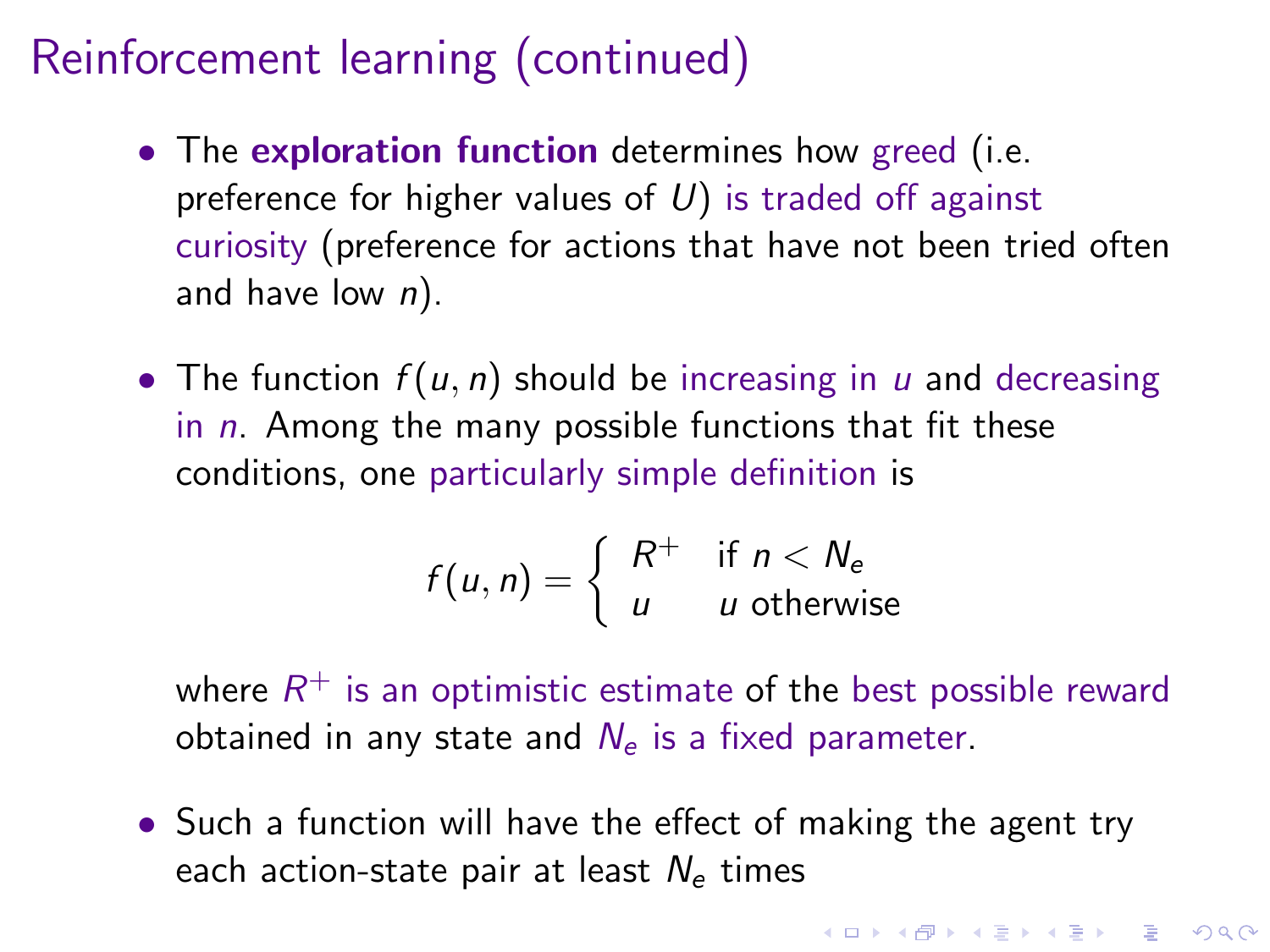• Consider the modified Bellman update

$$
U^+(s) \leftarrow R(s) + \gamma \max_{a} f\left(\sum_{s'} P(s'|s,a) U^+(s'), N(s,a)\right)
$$

- $\bullet$  The fact that  $U^+$  rather than  $U$  appears on the RHS of this update is very important
- As exploration proceeds, the states and actions near the start state might well be tried a large number of times
- If we used  $U$ , the more pessimistic utility estimate, then the agent would soon become desinclined to explore further afield.
- $\bullet$  The use of  $U^{+}$  means that actions that lead toward unexplored regions are weighted more highly than just actions that are themselves unfamiliar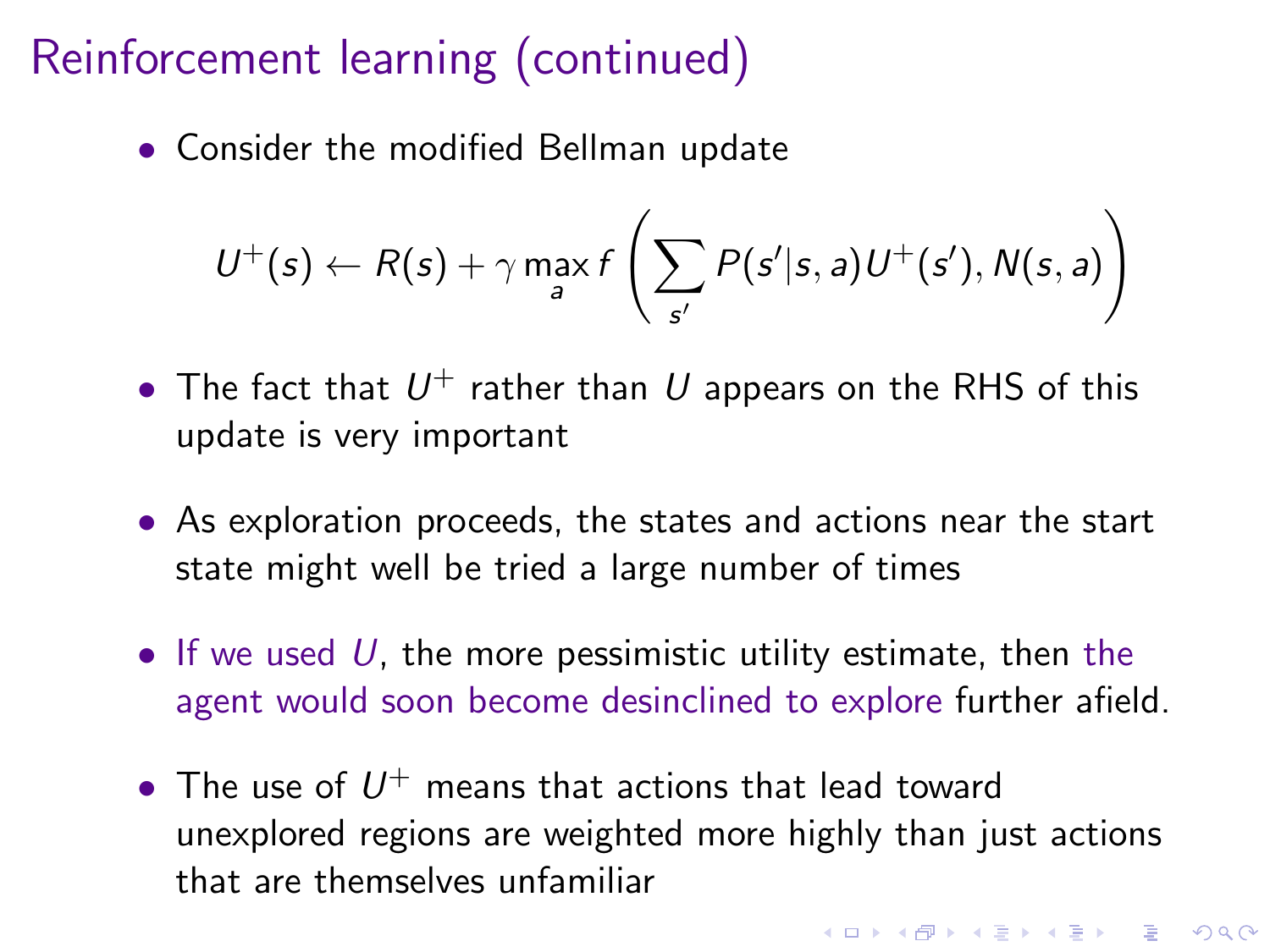- Now that we have seen how we could design an active **ADP** agent, let us consider how to design an active temporal difference (TD) learning agent
- The first difference with the passive case is that the agent is not equipped with a fixed policy anymore, so, if it learns a utility function  $U$ , it will need to learn a model in order to be able to choose an action based on U.
- The model acquisition problem for the TD agent is identical to that for the ADP agent: What of the TD update rule itself?
- In active TD learning, there is a alternative TD method, called Q-learning which learns an action-utility representation instead of learning utilities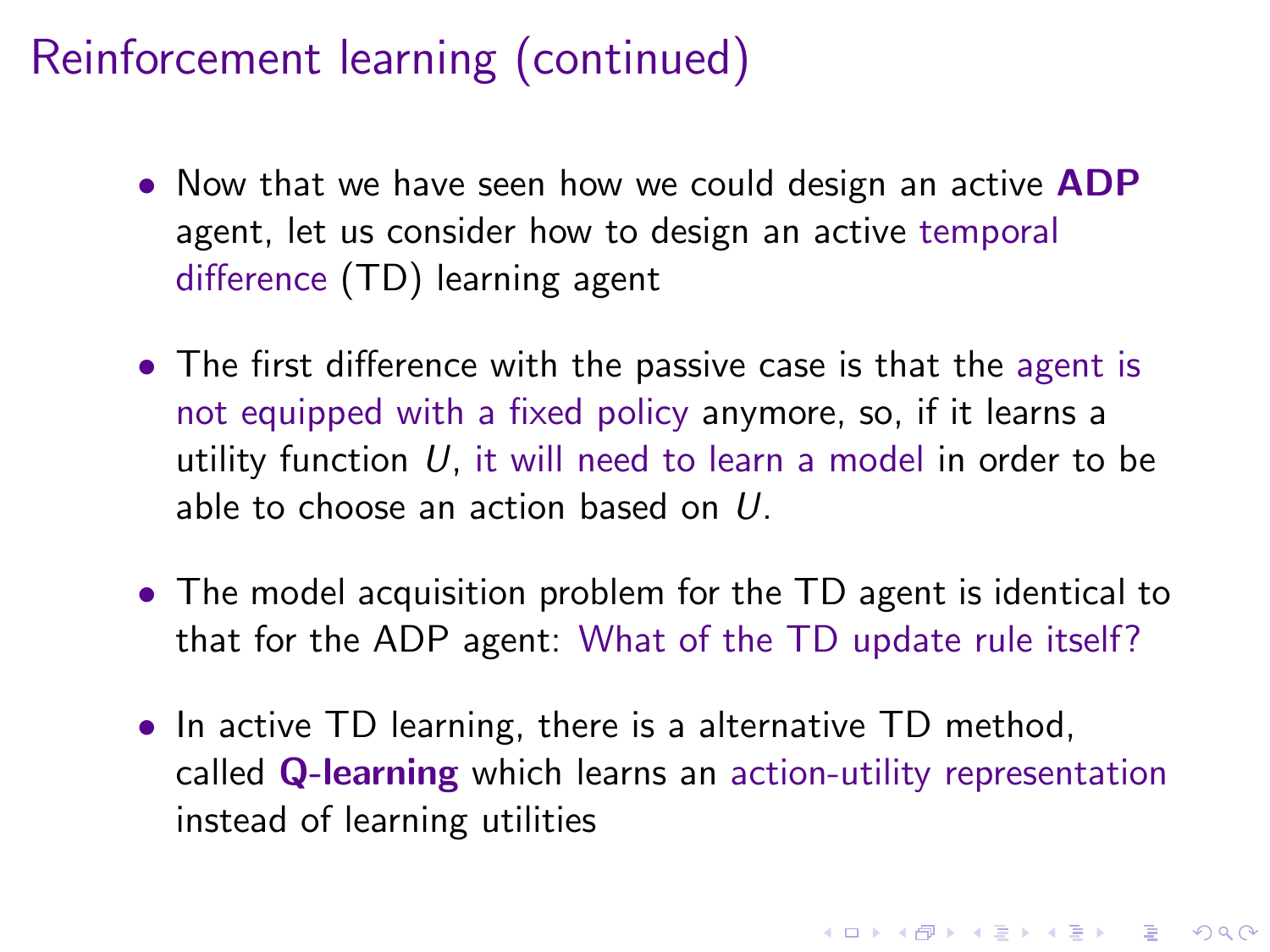• In Q-learning, we will use the notation  $Q[s, a]$  to denote the value of doing action  $a$  in state  $s$ . Q-values are directly related to utility values as follows

$$
U(s) = \max_{a} Q[s, a]
$$
 (1)

**KORKAR KERKER SAGA** 

- Q functions may seem like just another way of storing utility information, but they have a very important property: a TD agent that learns a Q-function does not need a model of the form  $P(s'|s, a)$ , either for learning or for action selection
- For this reason, Q-learning is called a **model-free** method.
- As with utilities, we can write a constraint equation that must hold at equilibrium when the Q values are correct

$$
Q[s, a] = R[s] + \gamma \sum_{s'} P(s'|s, a) \max_{a'} Q[s', a']
$$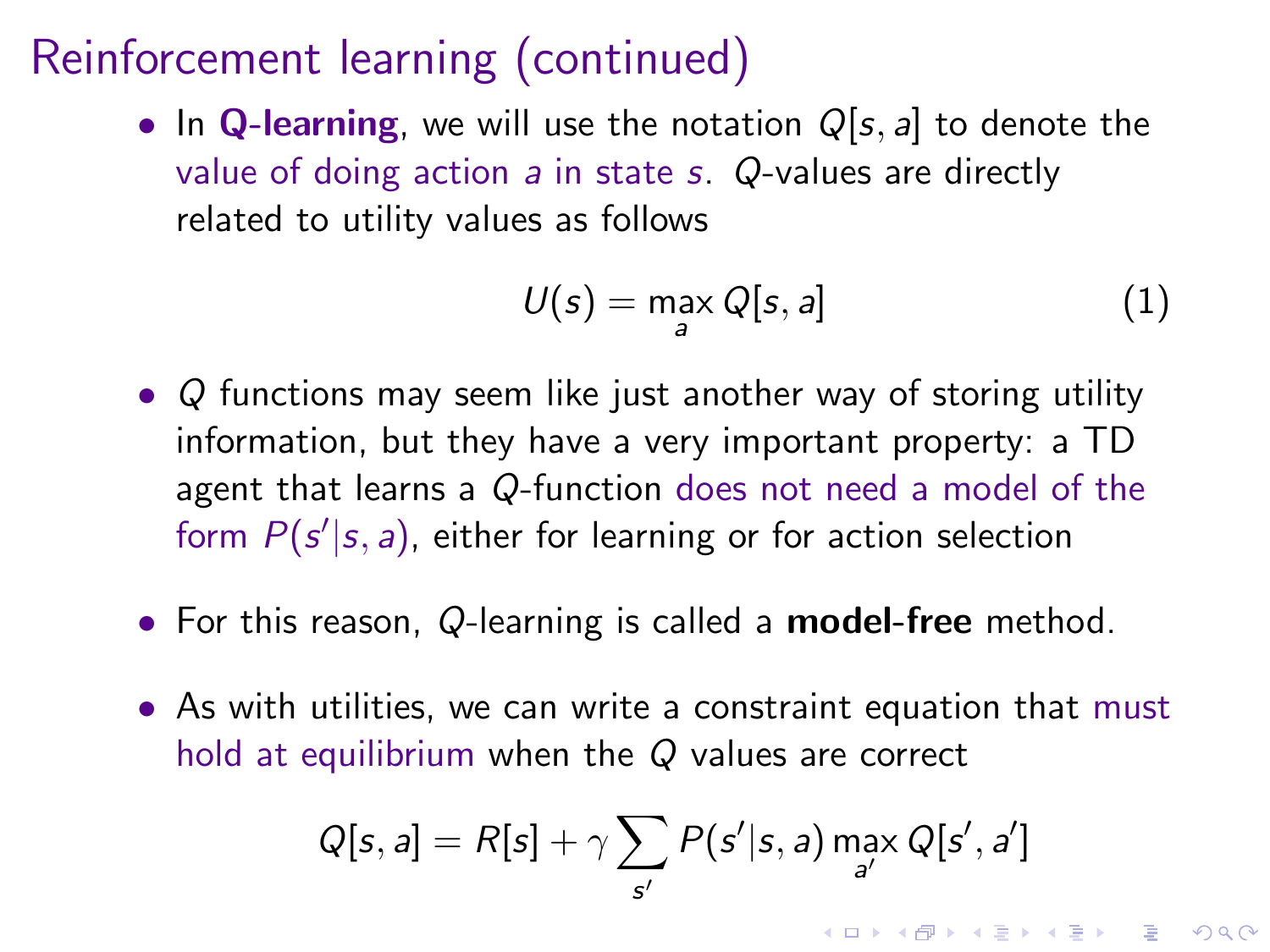- As in the ADP learning agent, we can use the update equation on  $Q[s', a']$  directly as an update equation for an iterative process that calculates exact Q-values given an estimated model.
- This does however, require that a model also be learned as the equation uses  $P(s'|s, a)$
- If you remember, the temporal difference approach however required no model for state transitions (all it needed were the Q values)
- The update equation for TD Q-learning is

$$
Q[s,a] \leftarrow Q[s,a] + \alpha \left( R[s] + \gamma \max_{a'} Q[s',a'] - Q[s,a] \right)
$$

which is calculated whenever action a is executed in state s leading to state s' KID KA KERKER E VOLO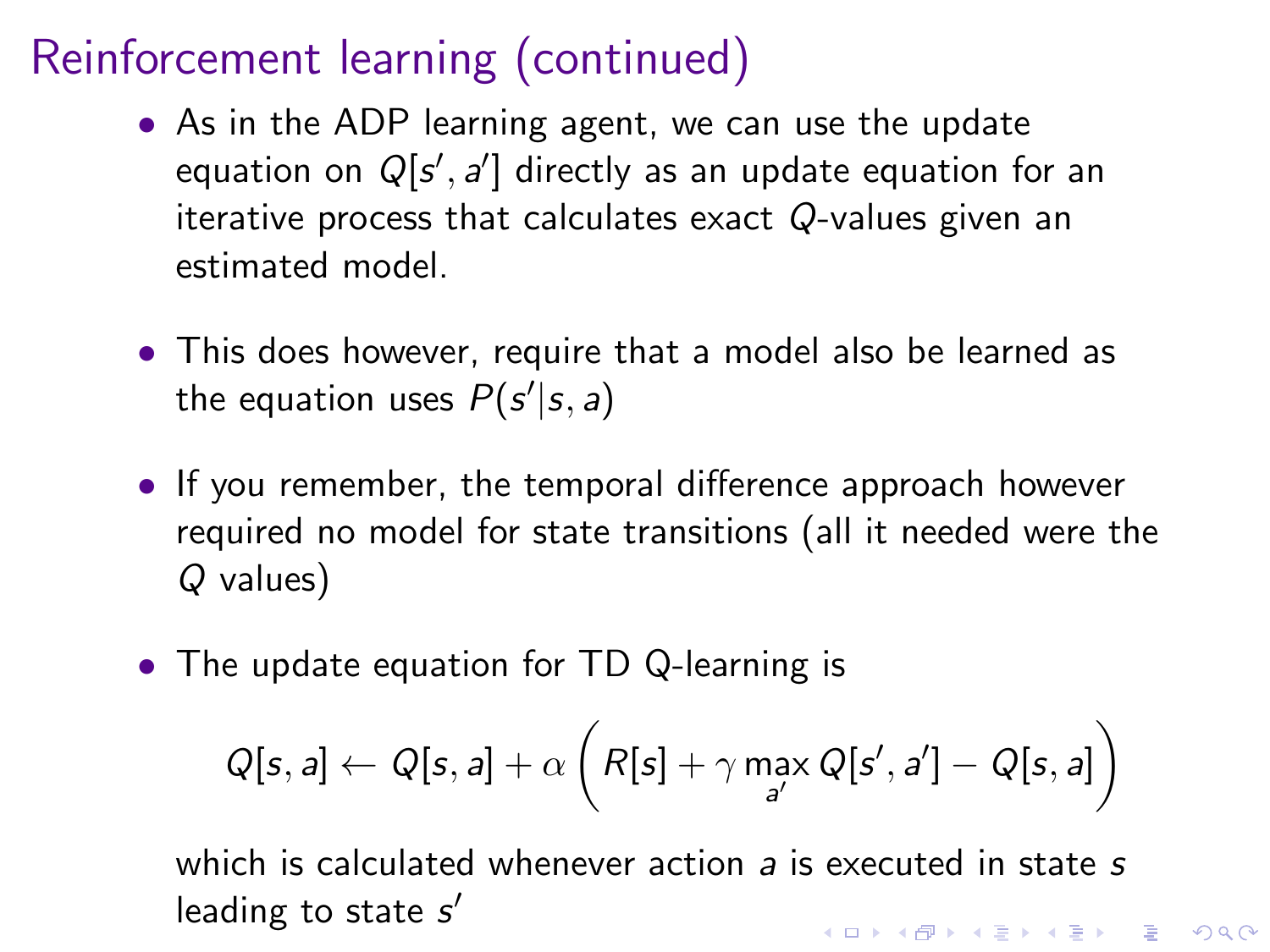```
Function Q-learning-Agent(percept):
 input : percept, a percept indicating the current state s'and reward signal r'persistent : Q, a table of action values indexed by state and action,
                   initially zero
                   N_{sa}, a table of frequencies for state action pairs,
                   initially zero
                   s, a, r, the previous state, action, and reward,
                   initially null
if s is not null then
    increment N_{sa}[s, a]Q[s, a] \leftarrow Q[s, a] + \alpha(N_{sa}[s, a]) (R + \gamma \max_{a'} Q[s', a'] - Q[s, a])end
 s, a, r \leftarrow s', \argmax_{a'} f(Q[S', A'], N_{sa}[s', a']), r'
                 a
 return a
```
**KORK EXTERNE PROVIDE**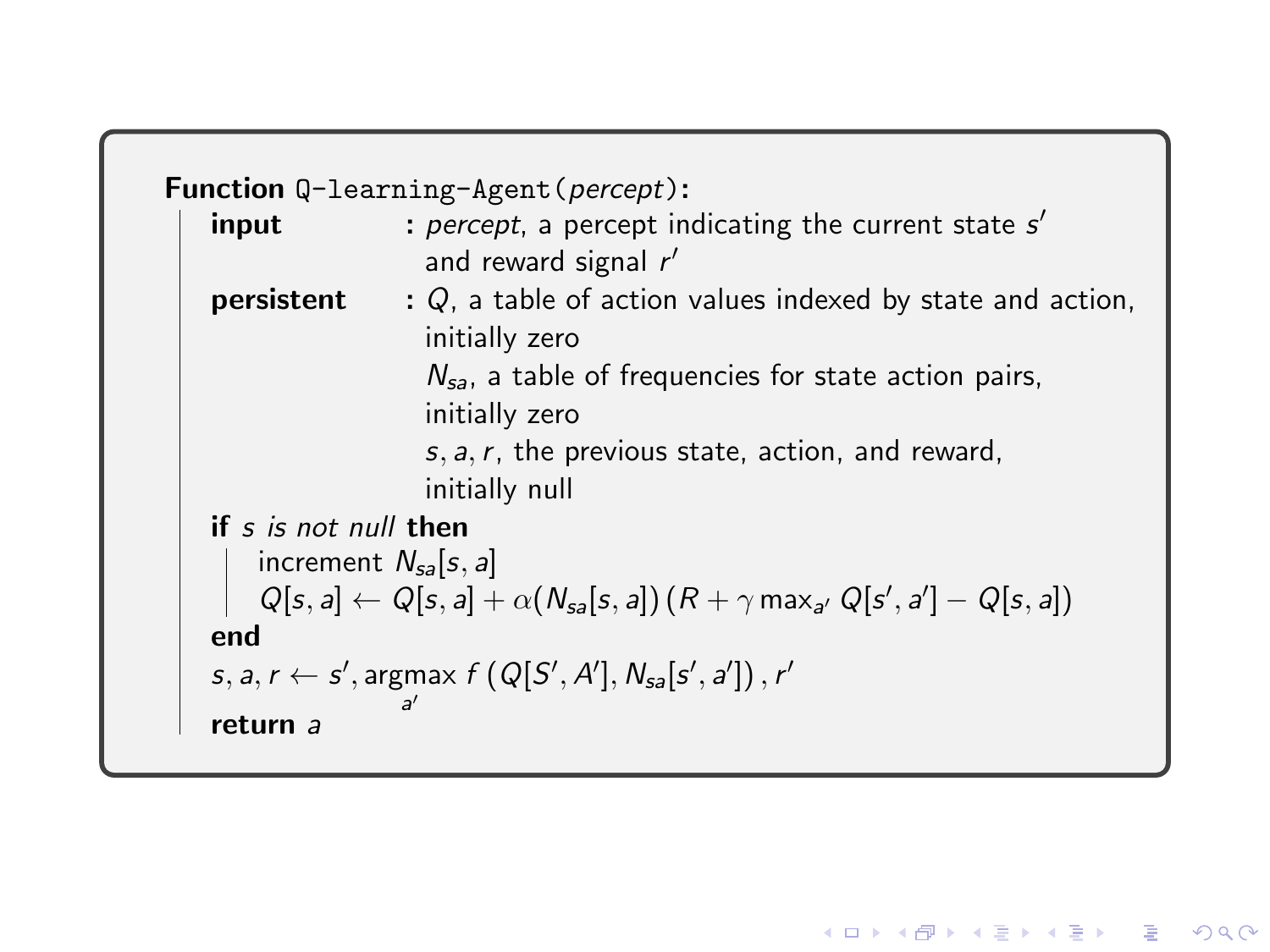• Q-learning has a close relative called **SARSA** (for State-Action-Reward-State-Action). The update rule for SARSA is very similar to traditional Q-learning

$$
Q[s, a] \leftarrow Q[s, a] + \alpha \left( R[s] + \gamma Q[s', a'] - Q[s, a] \right)
$$

where  $a'$  is the action actually taken in state  $s'$ .

- The rule is applied at the end of each  $s, a, r, s'$
- The difference with Q-learning is quite subtle : Whereas Q-learning backs up the best Q-value from the state reached in the observed transition, SARSA waits until an action is actually taken and backs up the Q-value for that action.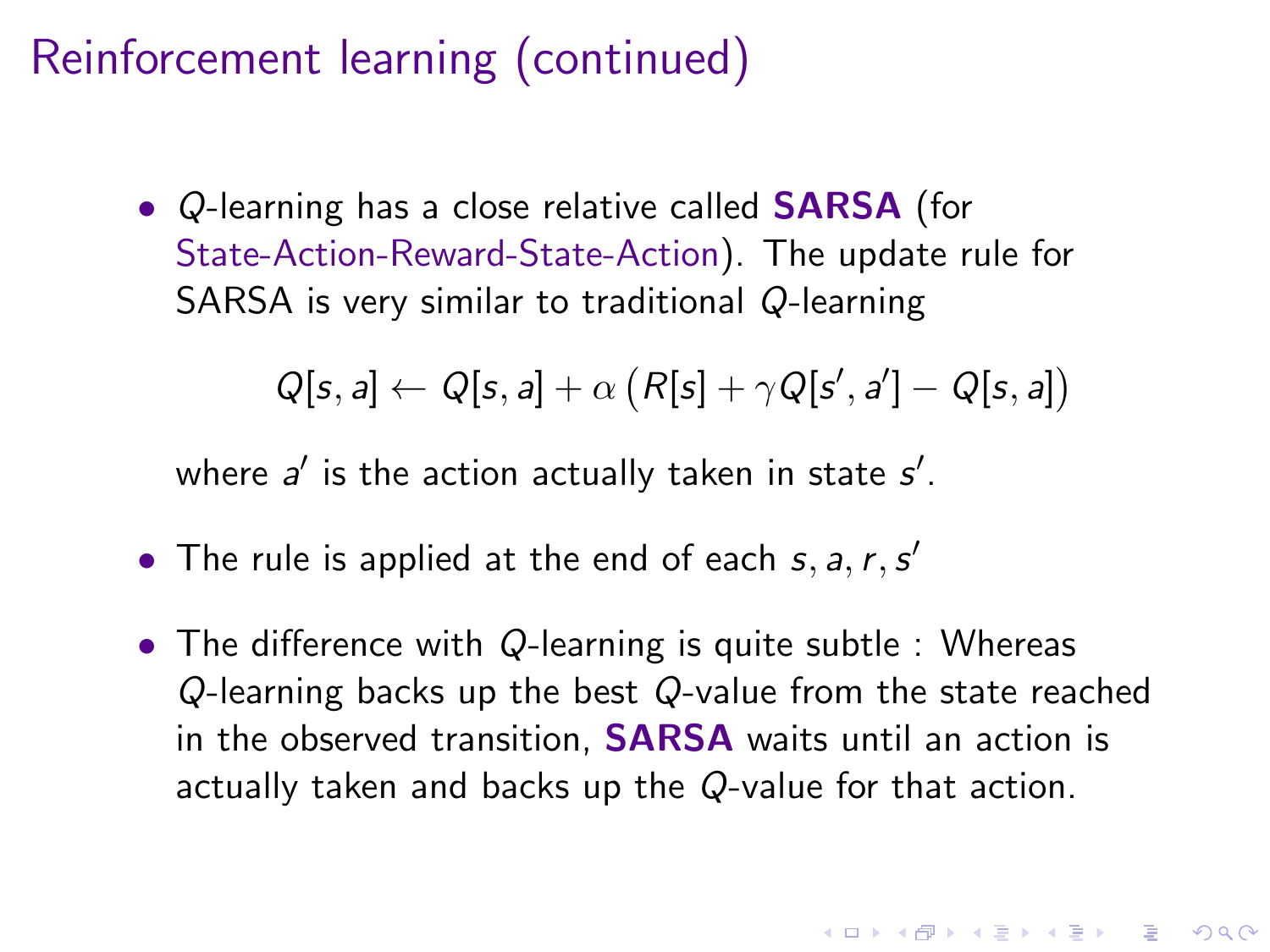- For a greedy agent that always takes the action with the best Q value, the two algorithms are identical.
- When exploration is happening, the two algorithms differ significantly however
- Because Q-learning uses the best Q-value, it pays not attention to the actual policy being followed : it is an **off** policy learning algorithm whereas SARSA is an on policy algorithm.
- Q-learning is more flexible than SARSA in the sense that a Q learning agent can learn how to behave well even when guided by a random or adversarial exploration policy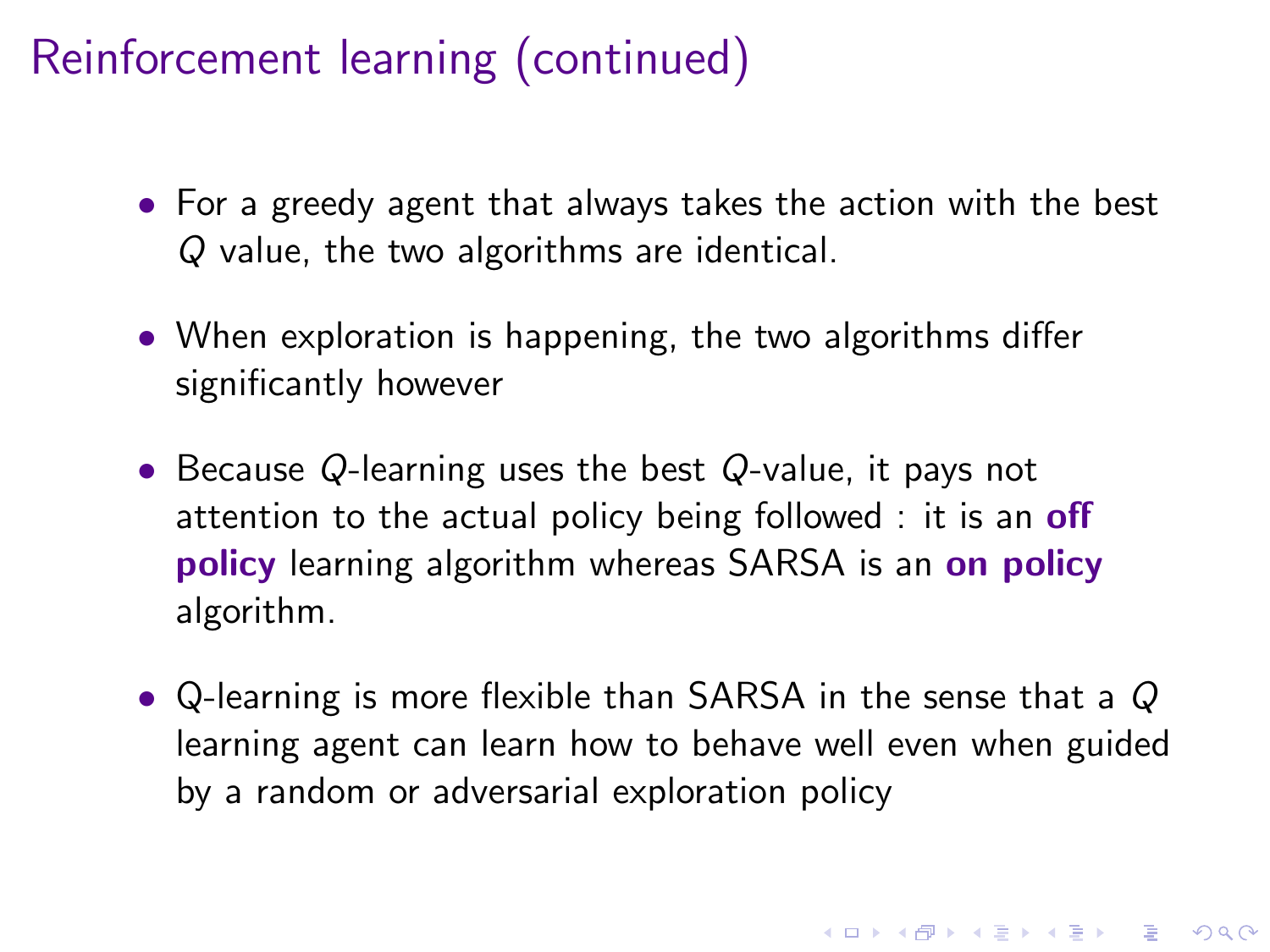• On the other hand, SARSA is more realistic : if the overall policy is even partly controled by other agents, it is better to learn a Q function for what it will actually happen than for what the agent would like to happen

**KORKARYKERKER POLO**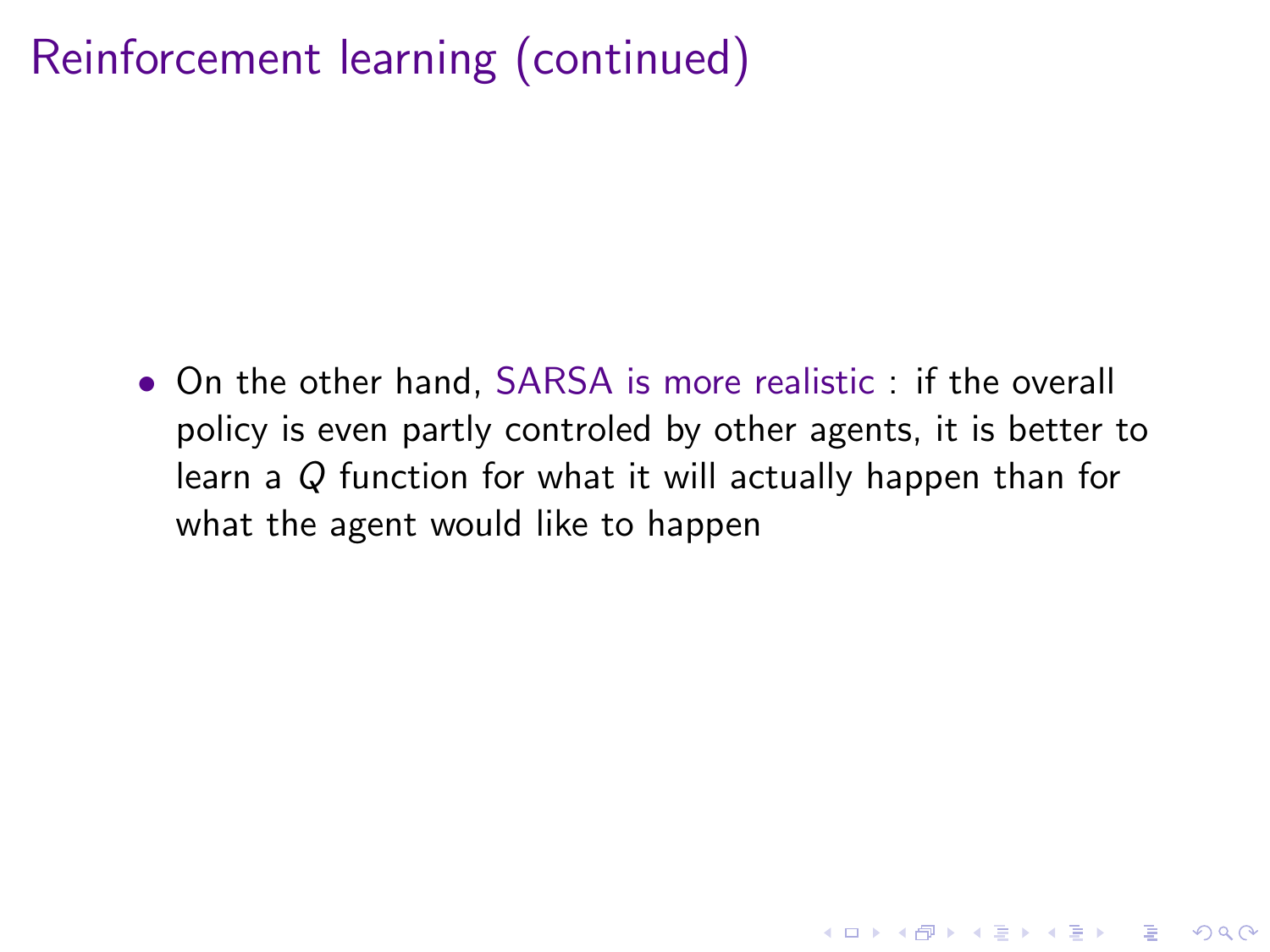- So far, we have assumed that the utility functions and Q functions learned by the agents are represented in tabular forms with one output value for each input tuple
- Such an approach works reasonably well for small state spaces, but the time to convergence and (for ADP) the time to per iteration increase rapidly as the the space gets larger
- Approximate ADP methods might be able to handle maze-like environments but more realistic worlds are out of the question. as examples, Backgammon and chess are tiny subsets of the real world, yet their state space contains on the order of 10<sup>20</sup> and 10<sup>40</sup> states.
- In this case, it would be absurd to suppose that one must visit all the states many times in order to learn how to play the game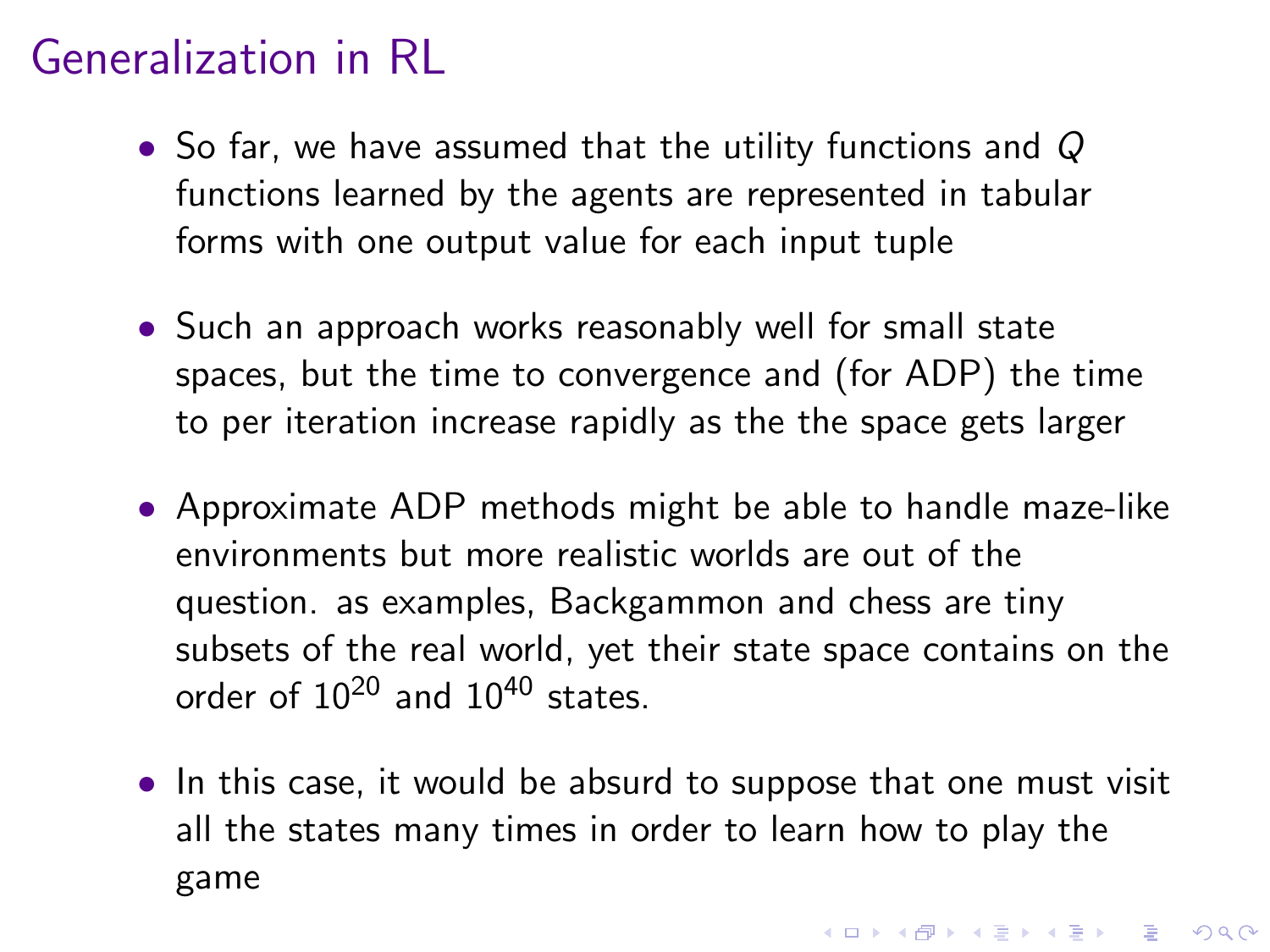- One way to handle high dimensional state spaces is to use function approximation (and in particular parametric models as we saw in learning) which simply means using any sort of representation for the Q-function other than a lookup table
- The representation is viewed as approximate because it might not be the case that the true utility function or  $Q$  function can be represented in the chosen form.
- As an example, we could choose to use an evaluation function for chess and represent this function as a weighted linear function of a set of features (or basis functions)  $f_1, f_2, \ldots$

$$
\hat{U}_{\theta}(s) = \theta_1 f_1(s) + \theta_2 f_2(s) + \ldots + \theta_n f_n(s)
$$

**KORK EXTERNE PROVIDE**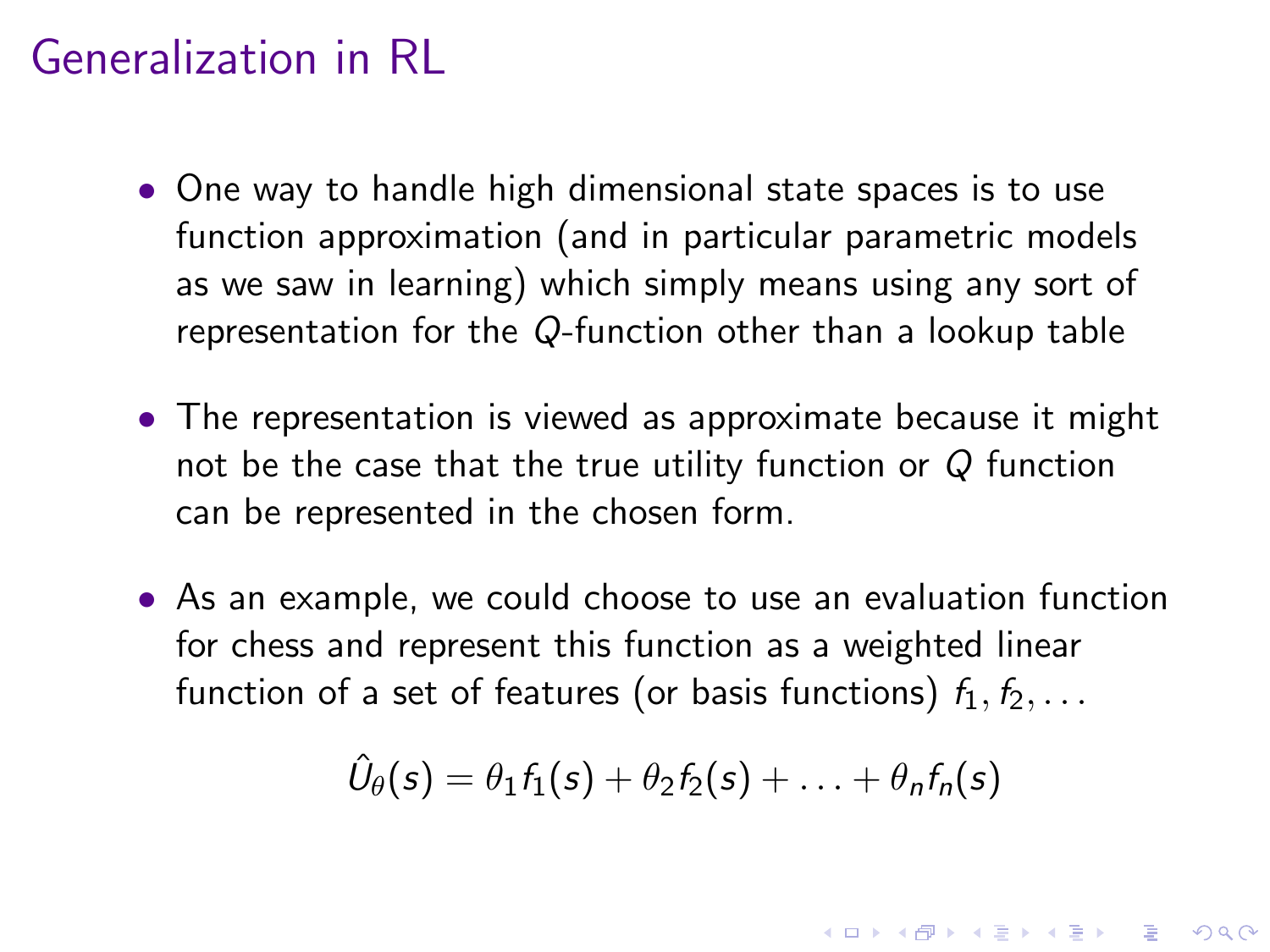• A reinforcement learning algorithm can then learn values for the parameters  $\theta = \theta_1, \ldots, \theta_n$  such that the evaluation function  $\hat{U}_{\theta}$  approximates the true utility function

$$
\hat{U}_{\theta}(s) = \theta_1 f_1(s) + \theta_2 f_2(s) + \ldots + \theta_n f_n(s)
$$

- Instead of say  $10^{40}$  entries in a table, this function approximator is characterized by, say,  $n = 20$  parameters which represents an enormous compression
- Function approximation makes it practical to represent utility functions for very large state spaces, but that is not its principal benefit
- The compression achieved by a function approximator allows the learningagent to generalize from states it has visited to states it has not visited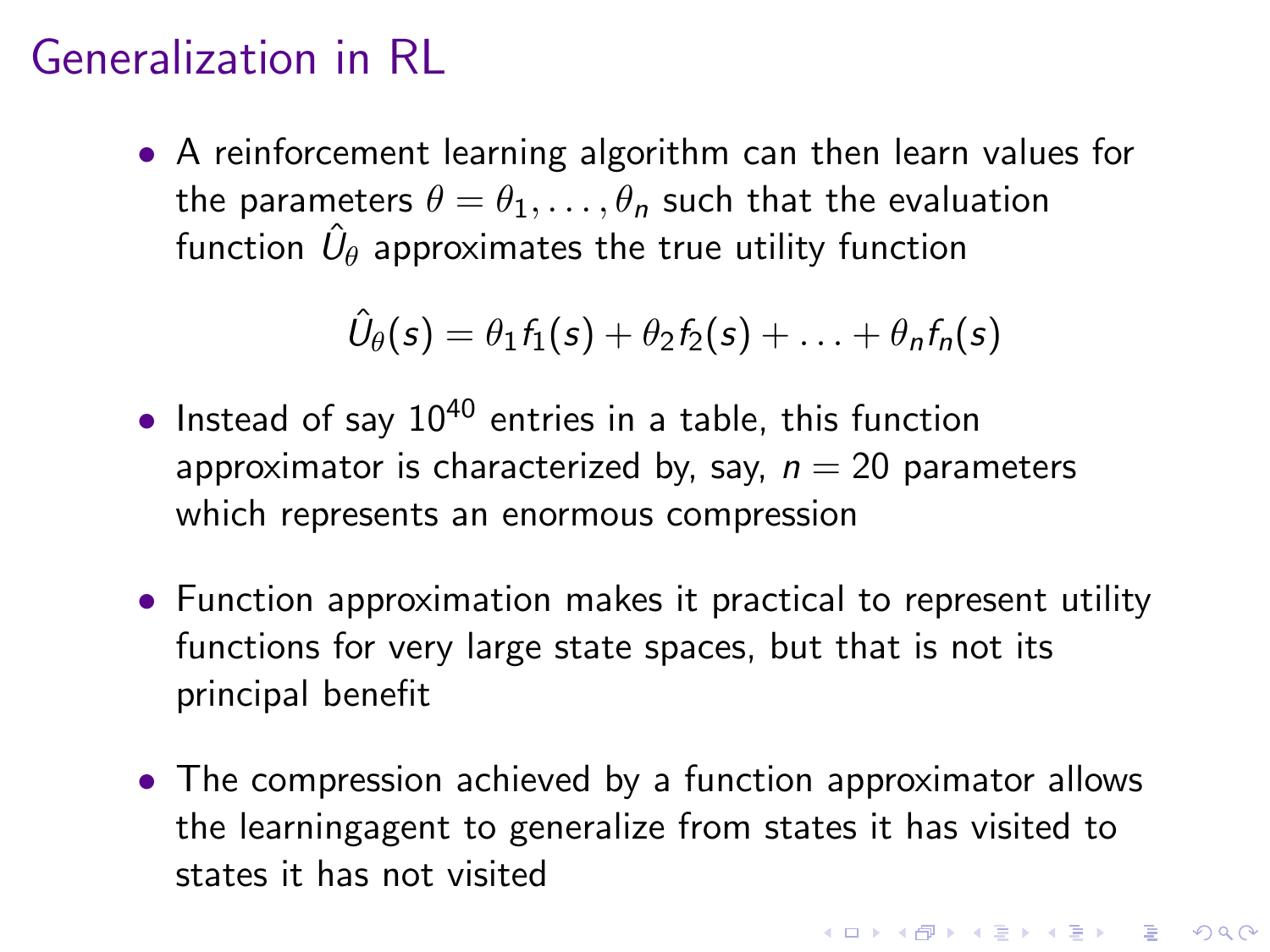- To give an example of the generalization property of parametric representations, by examining only one in every  $10^{12}$  of the possible backgammon states, it is possible to learn a utility function that allows a program to play as well as any human
- On the flip side, there is of course the problem that there could fail to be any function in the chosen hypothesis space that approximates the true utility function sufficiently well
- As in all inductive learning, there is a tradeoff between the size of the hypothesis space and the time it takes to learn the function
- A large hypothesis space increases the likelihood that a good approximation can be found, but also means that convergence is likely to be delayed.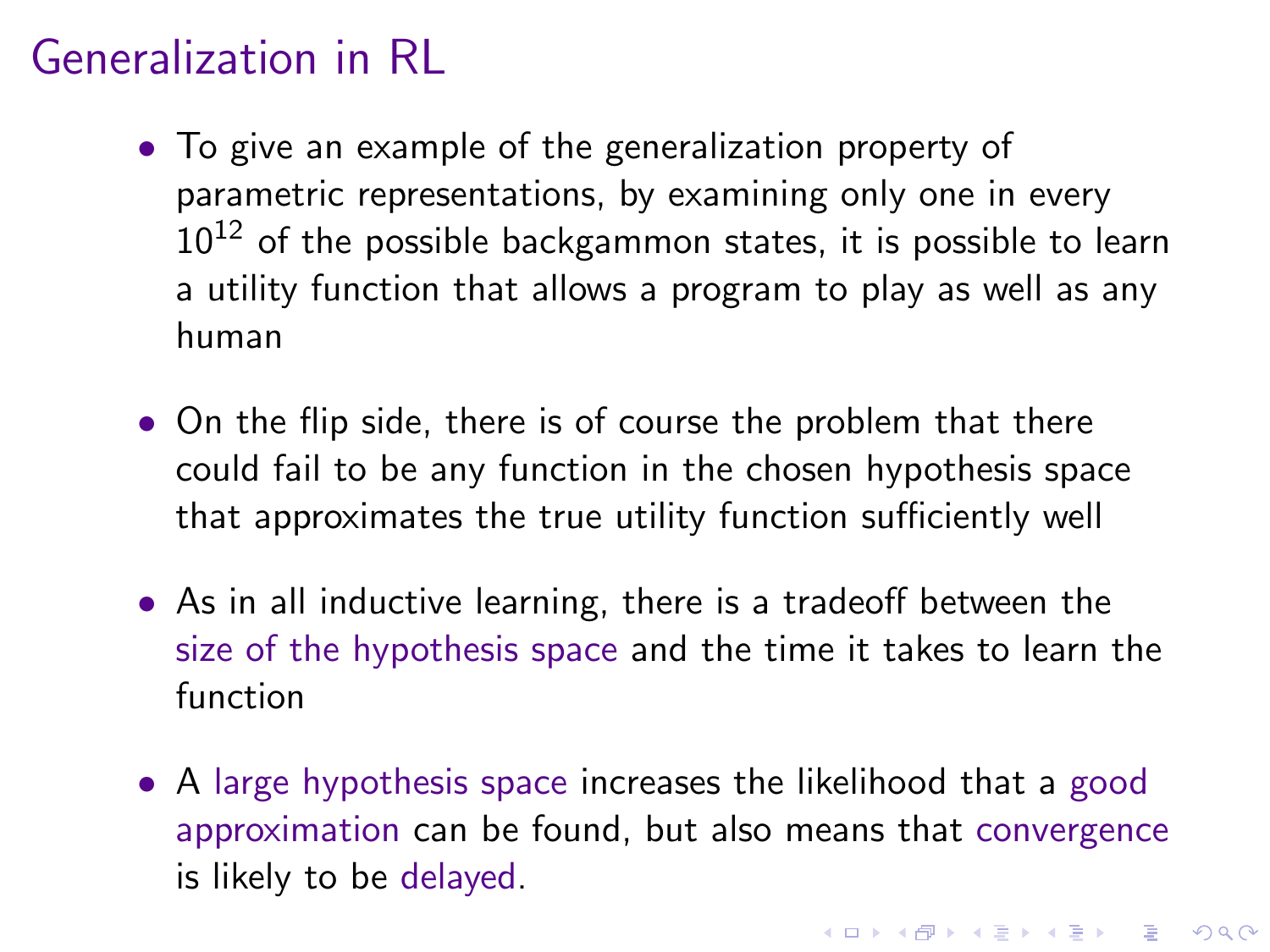- Let us get back to direct utility estimation where each completed simulation provides a sample for the utility.
- If we use function approximation to represent the utility, this becomes a supervised learning task
- As an example, suppose we represent the utilities for a simple  $4 \times 3$  world using a simple linear function
- The features of the squares are just their  $x$  and  $y$  coordinates so we can write

$$
\hat{U}(x,y) = \theta_0 + \theta_1 x + \theta_2 y
$$

Given a collection of trials, we can obtain a set of sample values for  $\hat{U}_{\theta}(\mathsf{x},\mathsf{y})$  and we can then find the best fit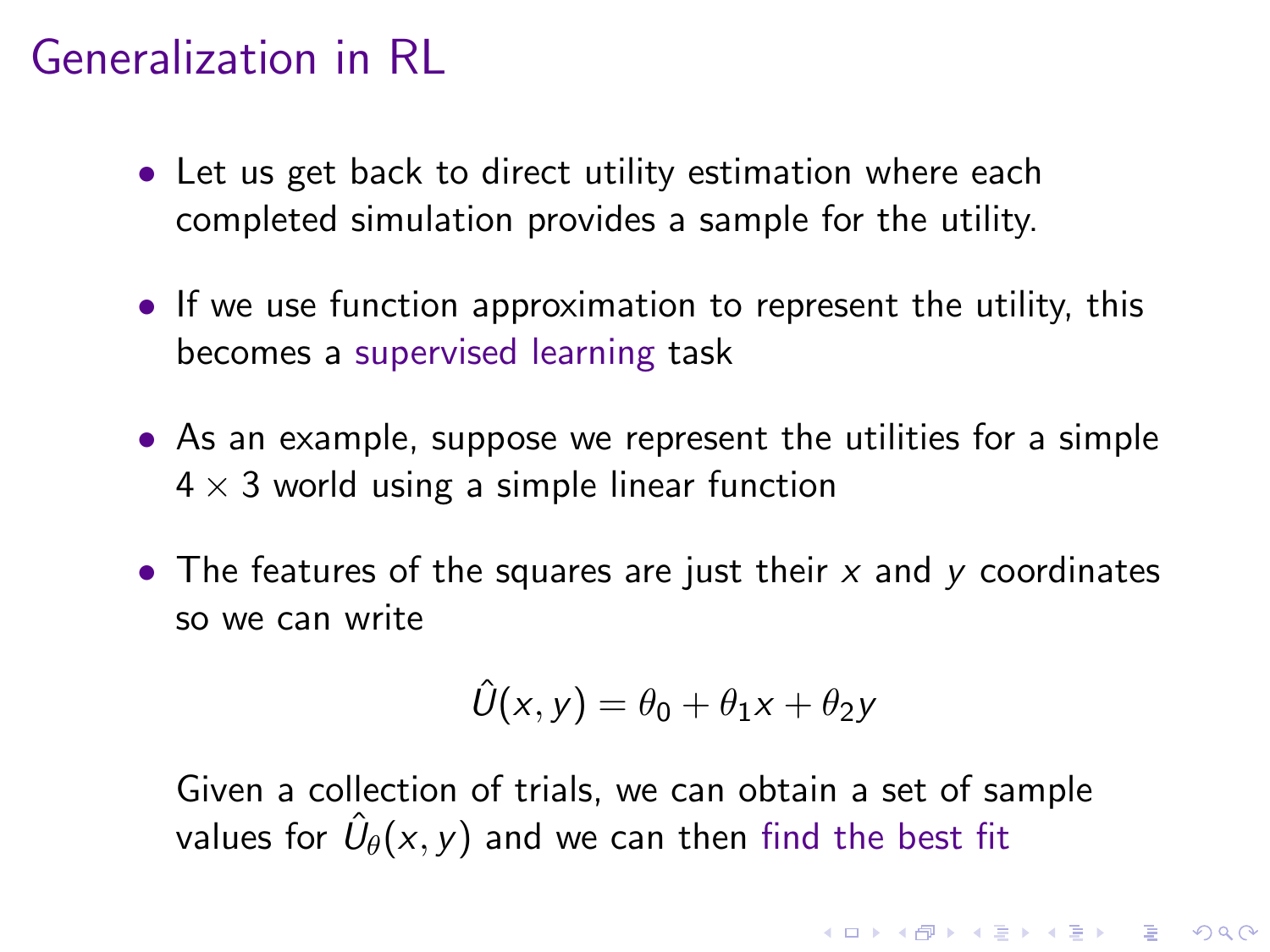- For reinforcement learning, it makes more sense to use an online learning algorithm that updates the parameters after each trial.
- As with neural network learning, we can write an error function and compute its gradient with respect to the parameters.
- If  $u_i(s)$  is the observed total reward from state s onward in the  $j^{th}$  trial, the the error is defined as (half) the squared difference of the predicted total and the actual total:

$$
E_j(s) = \frac{1}{2} \left( \hat{U}_{\theta}(s) - u_j(s) \right)^2
$$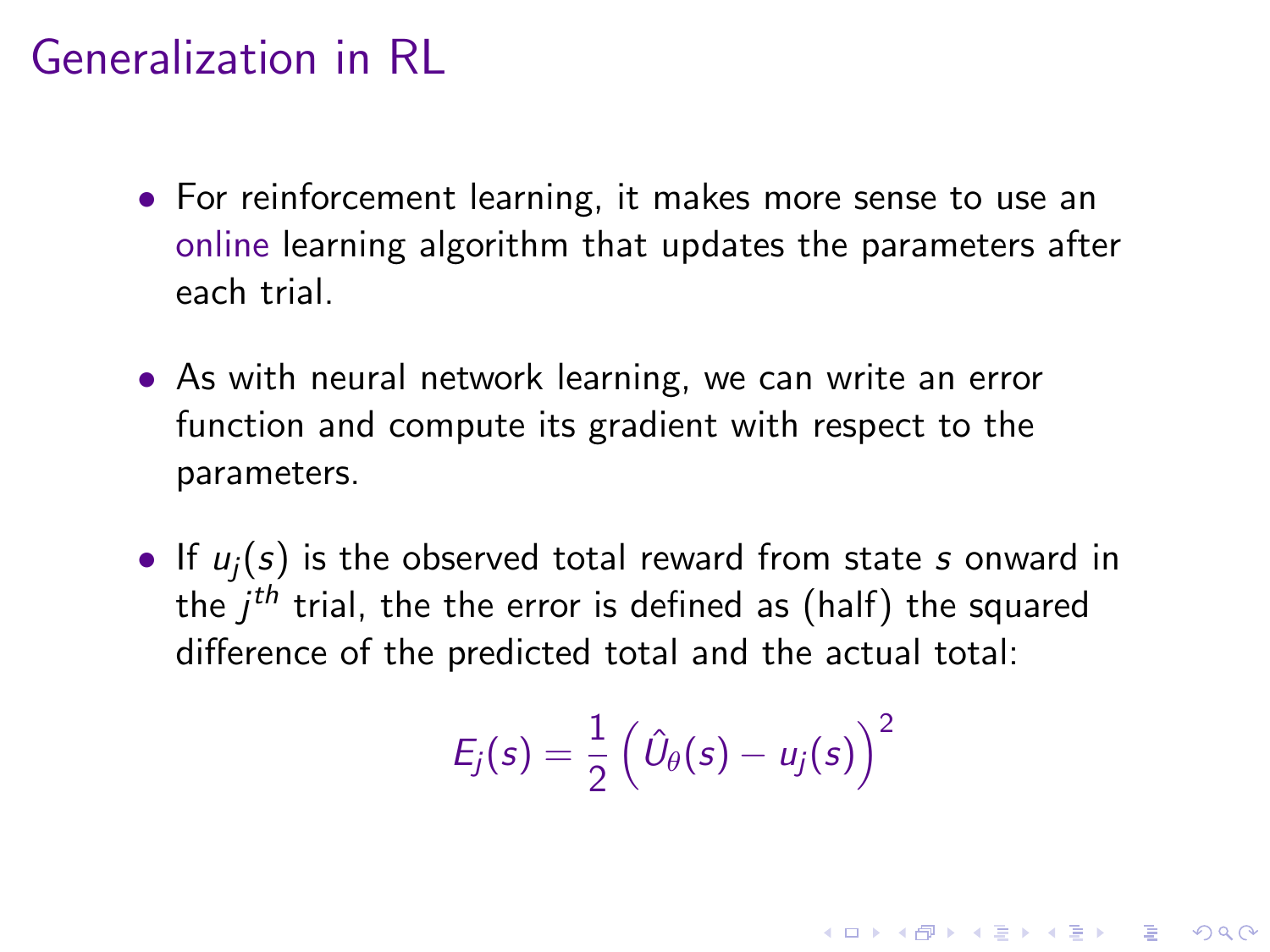• The rate of change of the error with respect to each parameter  $\theta_i$  is  $\partial E_j/\partial\theta_i$  so to move the parameters in the direction of a decreasing error, we want

$$
\theta_i \leftarrow \theta_i - \alpha \frac{\partial E_j(s)}{\partial \theta_i} = \theta_i + \alpha \left( u_j(s) - \hat{U}_{\theta}(s) \right) \frac{\partial \hat{U}_{\theta}(s)}{\partial \theta_i}
$$

• In the case of a linear function approximator, we then get the equations

$$
\theta_0 \leftarrow \theta_0 + \alpha(u_j(s) - \hat{U}_{\theta}(s)) \n\theta_1 \leftarrow \theta_1 + \alpha(u_j(s) - \hat{U}_{\theta}(s)) \times \n\theta_2 \leftarrow \theta_2 + \alpha(u_j(s) - \hat{U}_{\theta}(s)) \times
$$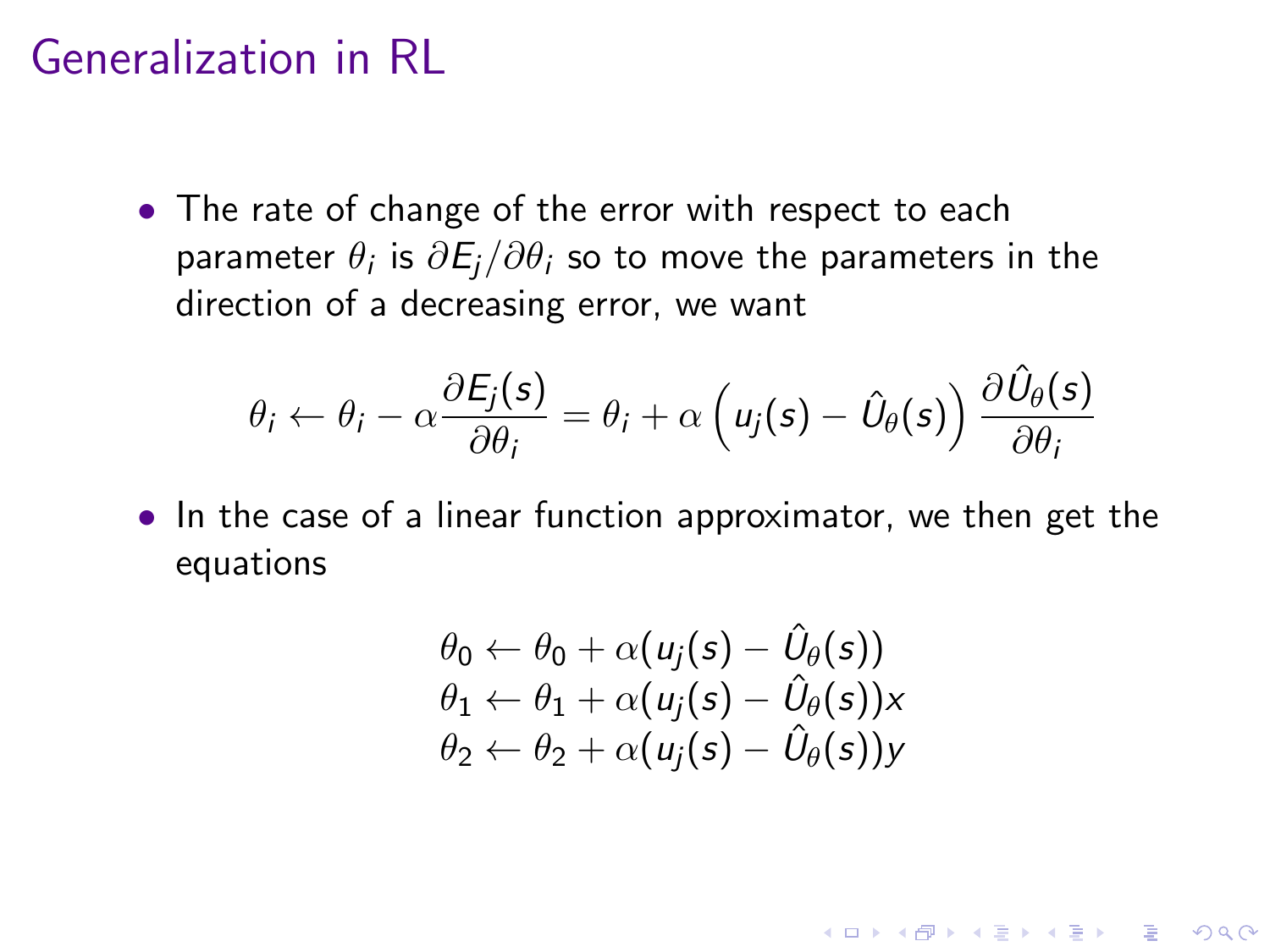- We can apply the ideas behind function estimation to temporal difference learning. All we need to do is adjust the parameters to try to reduce the temporal difference between successive states.
- The new versions of the TD and Q-learning equations (for utilities and Q-values) are then given by

$$
\theta_{i} \leftarrow \theta_{i} + \alpha \left[ R(s) + \gamma \hat{U}_{\theta}(s') - \hat{U}_{\theta}(s) \right] \frac{\partial \hat{U}_{\theta}(s)}{\partial \theta_{i}}
$$

$$
\theta_{i} \leftarrow \theta_{i} + \alpha \left[ R(s) + \gamma \max_{a'} \hat{Q}_{\theta}(s', a') - \hat{Q}_{\theta}(s, a) \right] \frac{\partial \hat{Q}_{\theta}(s, a)}{\partial \theta_{i}}
$$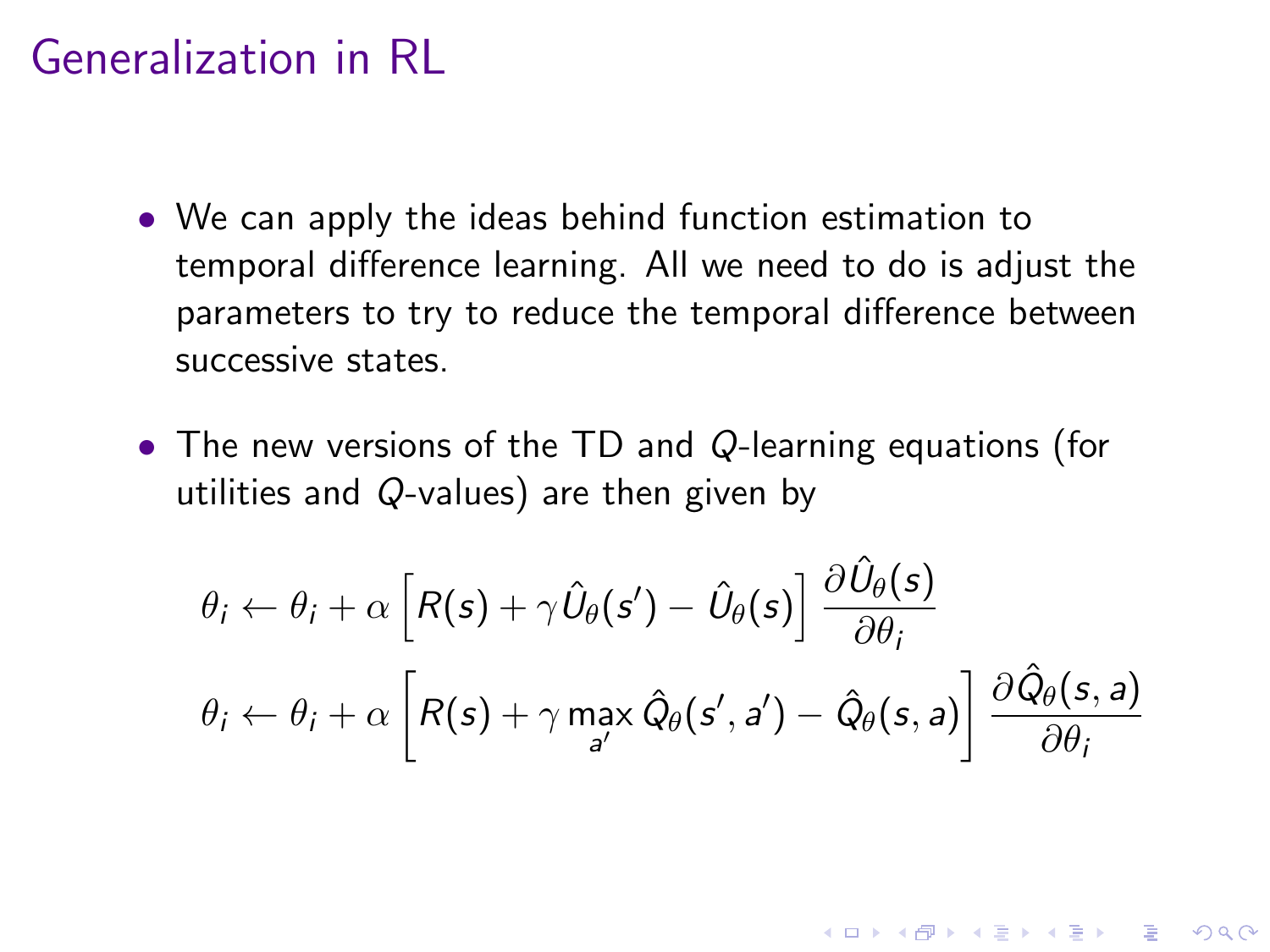- For passive TD learning, the update rule can be shown to converge to the closest possible approximation to the true function when the function approximator is linear in the parameters
- With active learning and non linear functions such as neural networks, all bets are off: There are some very simple cases where the parameters can go off to infinity even though there are good solutions in the hypothesis space
- Function approximation can also be very helpful to learn a model of the environment
- Remember that learning a model for an observable environment is a supervised learning problem as the enxt percept gives the outcome state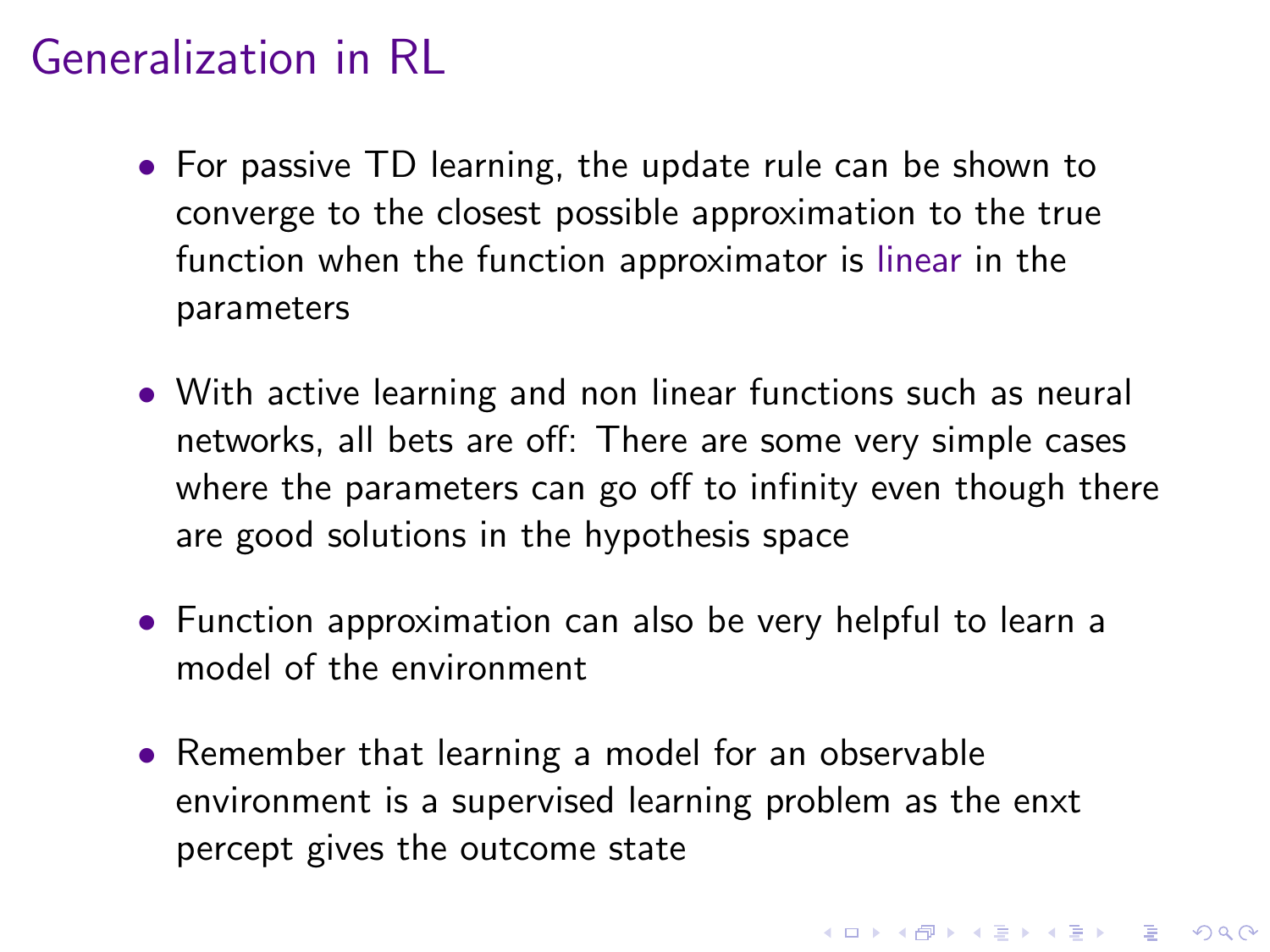- The idea behind policy search is to twiddle the policy as long as its performance improve, then stop
- Remember that a policy  $\pi$  is a function that maps states to actions. We are again interested in parametrized representations of  $\pi$  (in particular representations that have far fewer parameters than there are states in the state space)
- For example, we could represent  $\pi$  by a collection of parametrized Q-functions, one for each action, adn take the action with the highest prediction value

$$
\pi(s) = \underset{a}{\text{argmax}} \ \hat{Q}_{\theta}(s, a)
$$

• Each Q-function could be a linear function of the parameters  $\theta$ , or it could be a non linear function, such as a neural network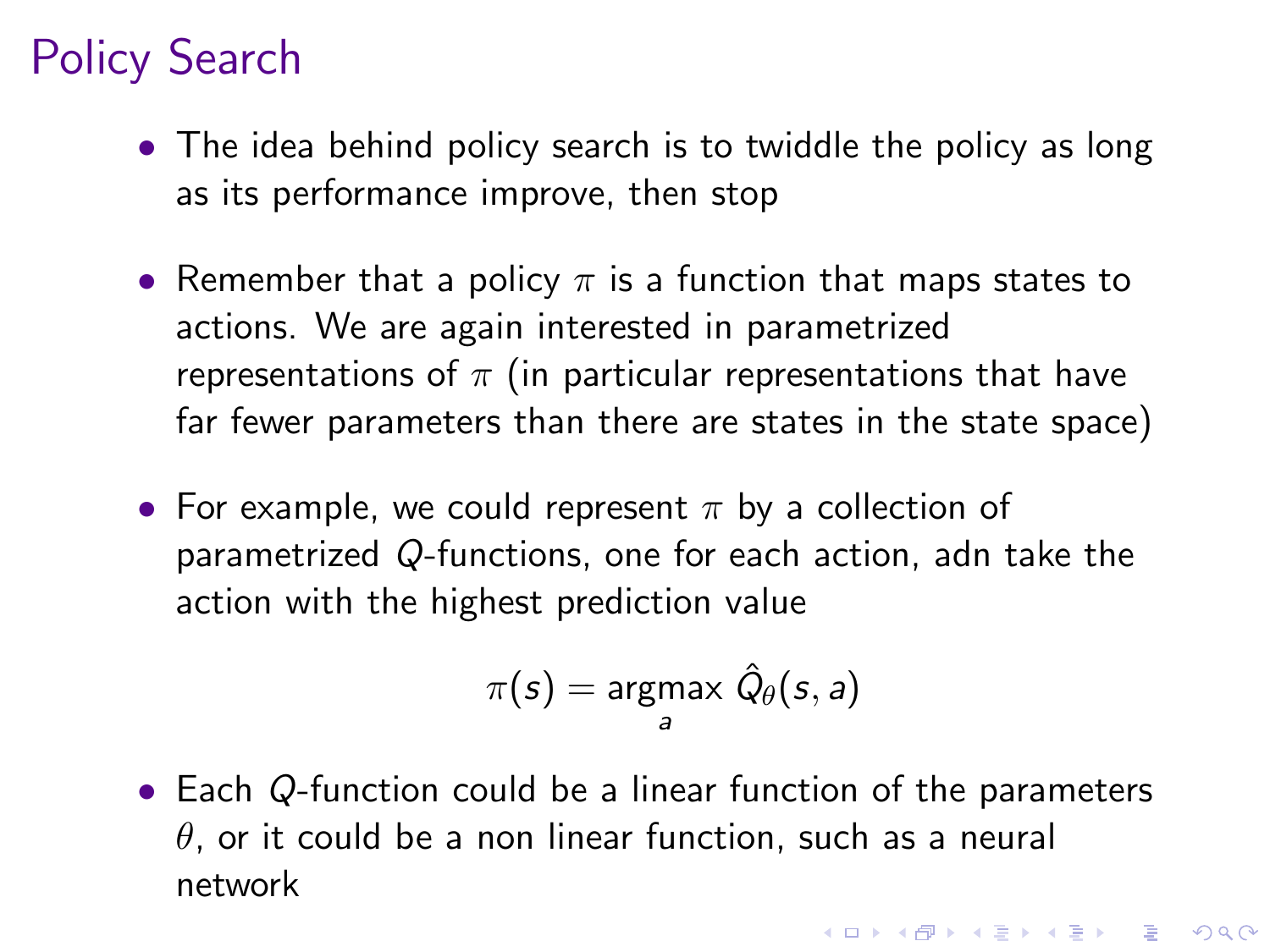- When the policy is represented by  $Q$  functions, policy search results in learning Q-tables. However, note that this is not the same as  $Q$ -learning which finds the value of  $\theta$  such that  $\hat{Q}_{\theta}$  is close to the  $Q$  table,  $Q^*$  encoding the optimal utlities.
- A policy given by the argmax gives a discontinuous function of the parameters when the actions are discrete (there will be values of  $\theta$  such that an infinitesimal change in  $\theta$  will cause the policy to switch from one action to another). This also implies that gradient based search will be more difficult

**KORK EXTERNE PROVIDE** 

• For those reasons, we often use a stochastic policy representation  $\pi_{\theta}(s, a)$  which specifies the probability of selecting action a in state s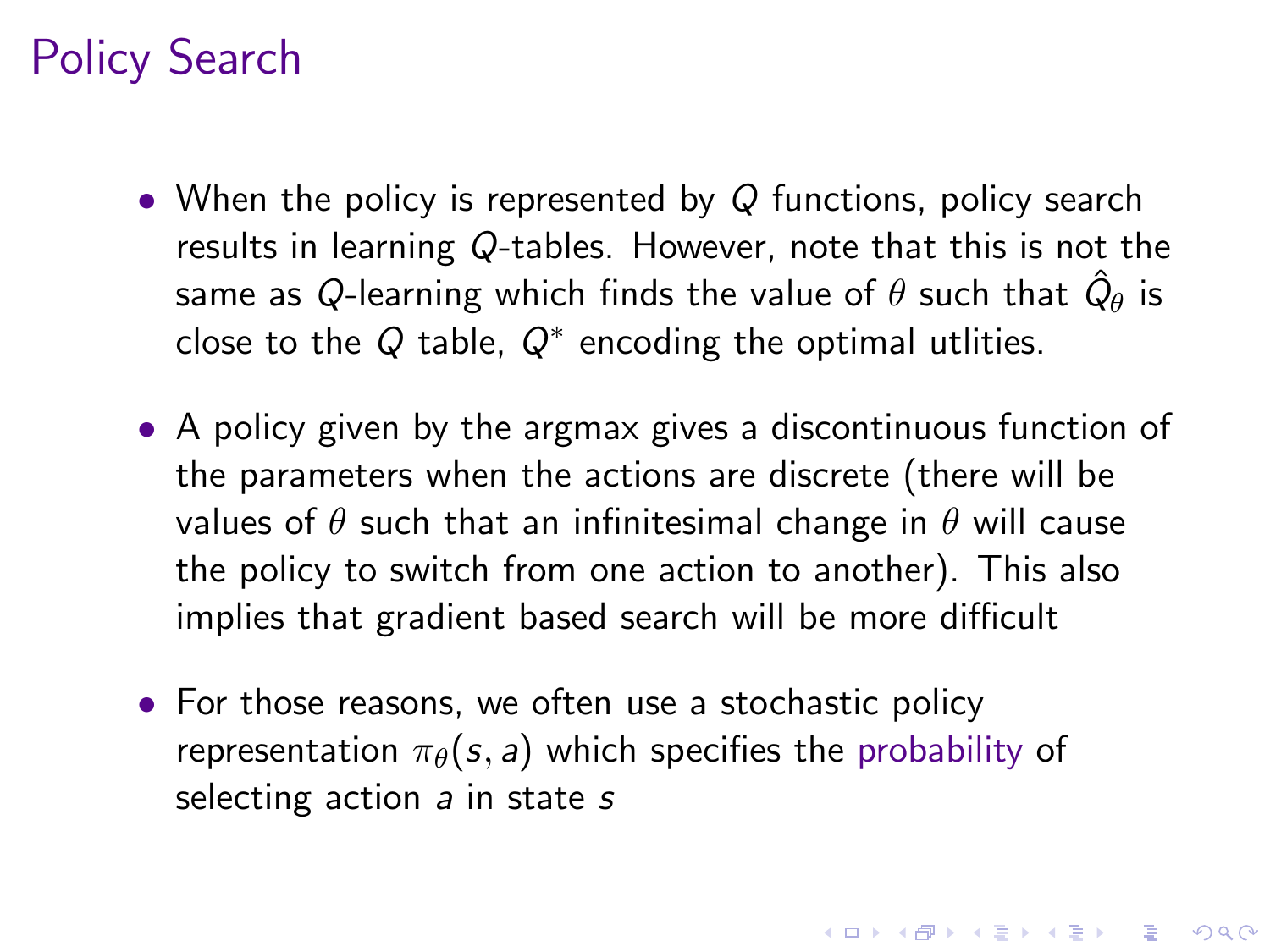• A popular representation is the softmax function

$$
\pi_\theta(s, a) = e^{\hat{Q}_\theta(s, a)} / \sum_{a'} e^{\hat{Q}_\theta(s, a')}
$$

The softmax always gives a differentiable function of the  $\theta$ .

- We now let  $\rho(\theta)$  denote the policy value (i.e. expected reward to go when  $\pi$  is executed)
- If we can get a closed form expression for  $\rho(\theta)$ , then we can get the policy by following the policy gradient  $\nabla_{\theta} \rho(\theta)$ (provided that  $\rho$  is differentiable)
- If  $\rho$  is not available, we can evaluate  $\pi_{\theta}$  by executing it and and observing the accumulated reward. We can then follow the empirical gradient by hill climbing (this process will converge to a local optimum in policy space)

**KORKAR KERKER E VOOR**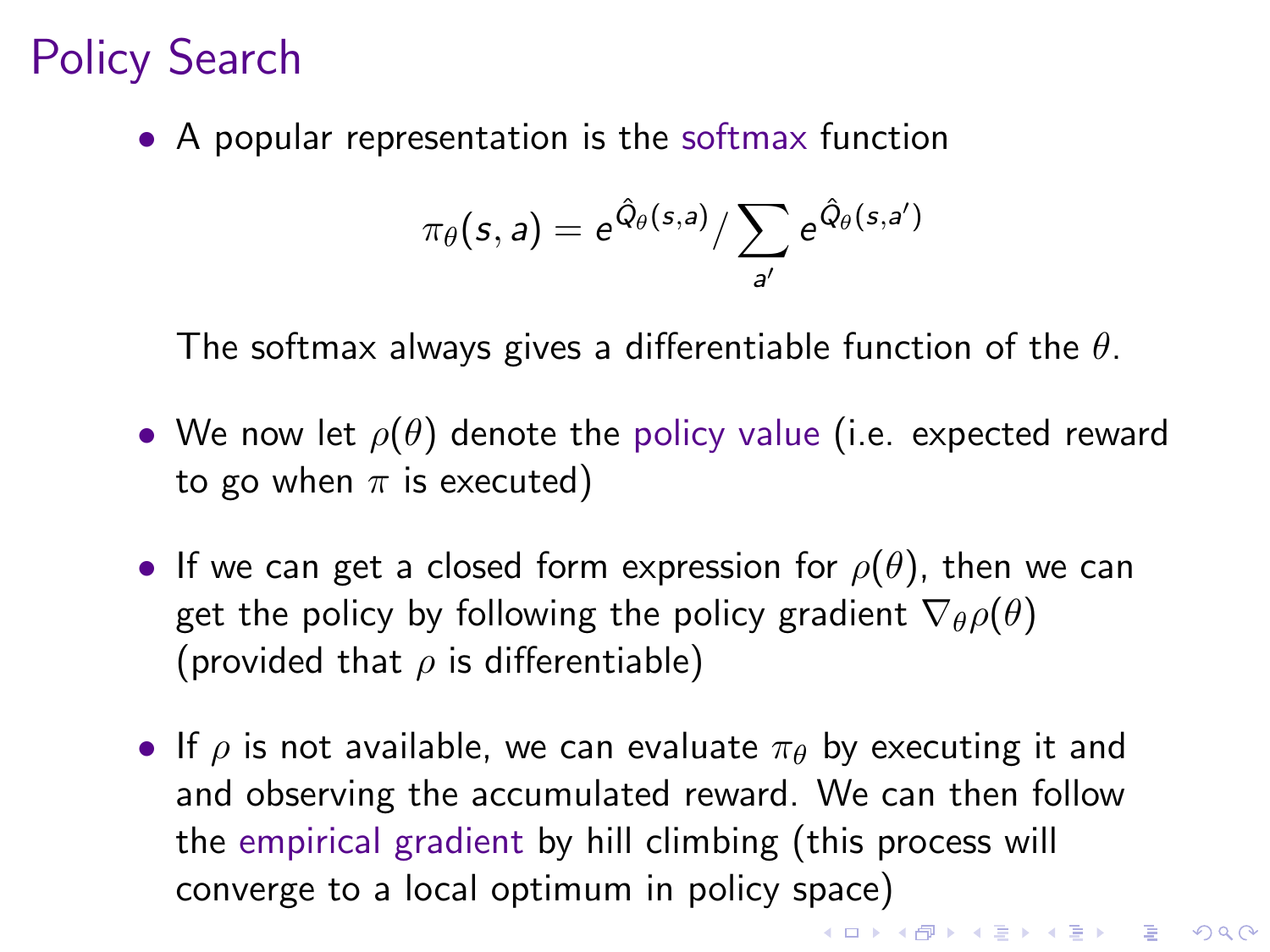- For the case of a stochastic policy  $\pi_{\theta}(s, a)$ , it is possible to obtain an unbiased estimate of the gradient at  $\theta$ ,  $\nabla_{\theta} \rho(\theta)$ directly from the results of trials executed at  $\theta$
- As an example, let us assume that the reward  $R(a)$  is obtained directly after doing action a in the start state  $s_0$ . In this case the policy value is just the expected value of the reward, and we have

$$
\nabla_{\theta} \rho(\theta) = \nabla_{\theta} \sum_{\textit{a}} \pi_{\theta}(\textit{s}_{0},\textit{a}) R(\textit{a}) = \sum_{\textit{a}} \left( \nabla_{\theta} \pi_{\theta}(\textit{s}_{0},\textit{a}) \right) R(\textit{a})
$$

• Now we perform a simple trick so that this summation can be approximated by samples generated from the probability distribution defined by  $\pi_{\theta}(s_0, a)$ .

**KORKAR KERKER SAGA**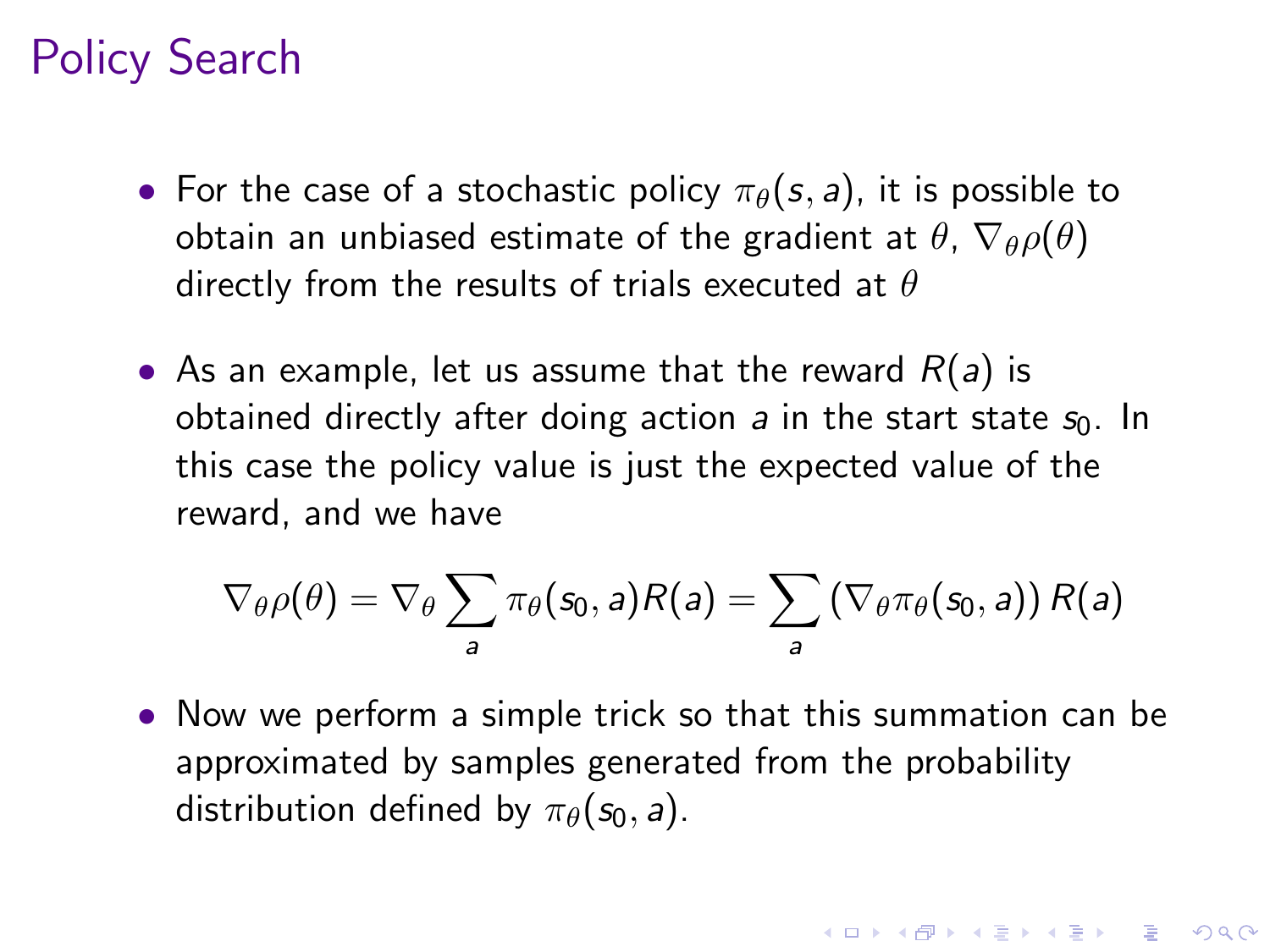• Suppose that we have N trials in all and the action taken on the  $j^{th}$  trial is  $\emph{a}_{j}.$  Then

$$
\nabla_{\theta} \rho(\theta) = \sum_{\mathbf{a}} \pi_{\theta}(s_0, \mathbf{a}) \frac{\left(\nabla_{\theta} \pi_{\theta}(s_0, \mathbf{a})\right) R(\mathbf{a})}{\pi_{\theta}(s_0, \mathbf{a})} \\ \approx \frac{1}{N} \sum_{j=1}^{N} \frac{\left(\nabla_{\theta} \pi_{\theta}(s_0, \mathbf{a}_j)\right) R(\mathbf{a}_j)}{\pi_{\theta}(s_0, \mathbf{a}_j)}
$$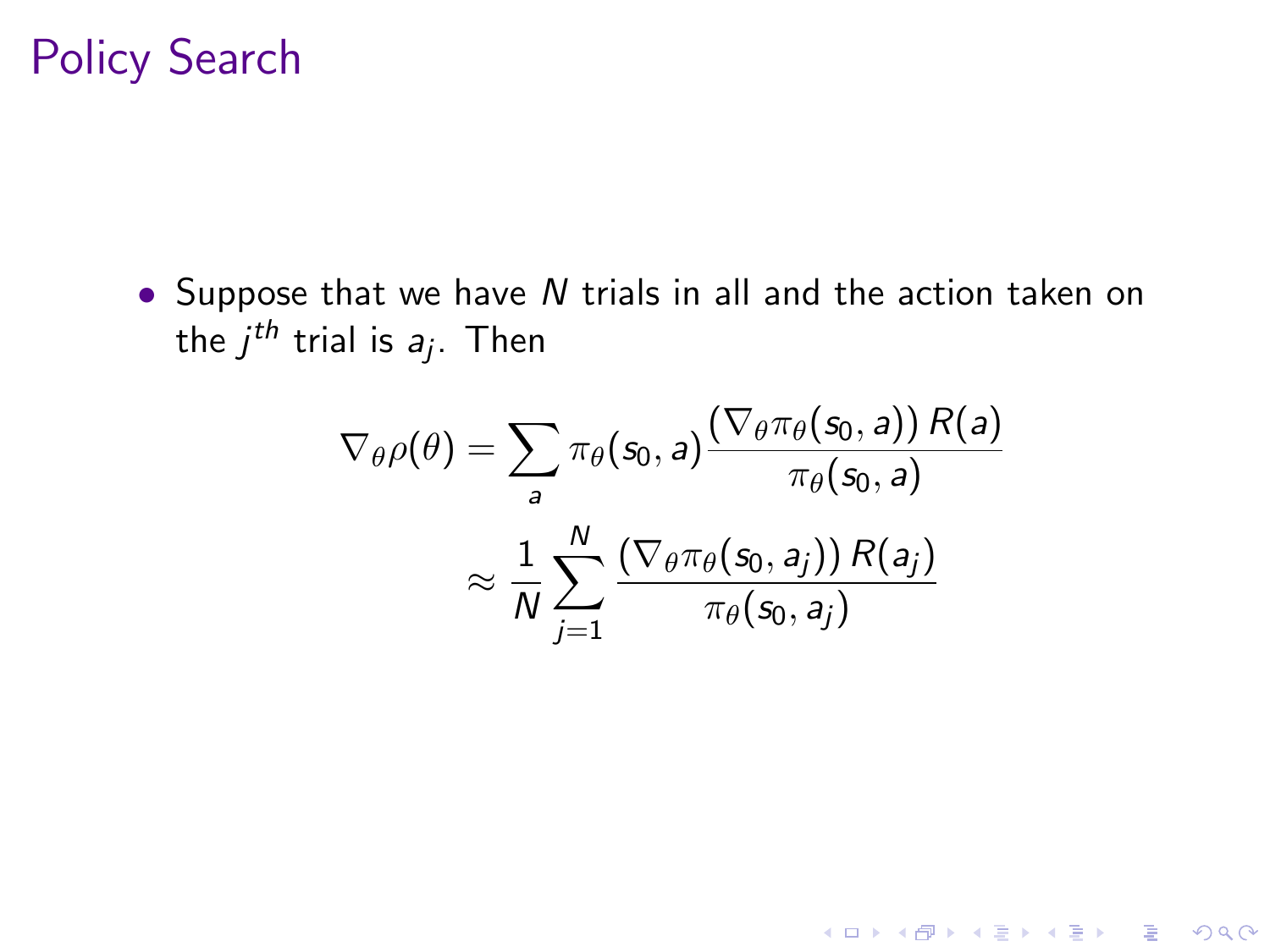• Thus, the true gradient of the policy value is approximated by a sum of terms involving the gradient of the action-selection probability in each trial. For the sequential case, this generalizes to

$$
\nabla_{\theta} \rho(\theta) \approx \sum_{j=1}^N \frac{\left(\nabla_{\theta} \pi_{\theta}(s, a_j) \right) R_j(s)}{\pi_{\theta}(s, a_j)}
$$

for each state  $s$  visited, where  $a_j$  is executed in  $s$  on the  $j^\textit{th}$ trial and  $R_i(s)$  is the total reward received from state s onwards in the  $j^{th}$  trial

**KORKAR KERKER SAGA** 

 $\bullet$  The resulting algorithm is called REINFORCE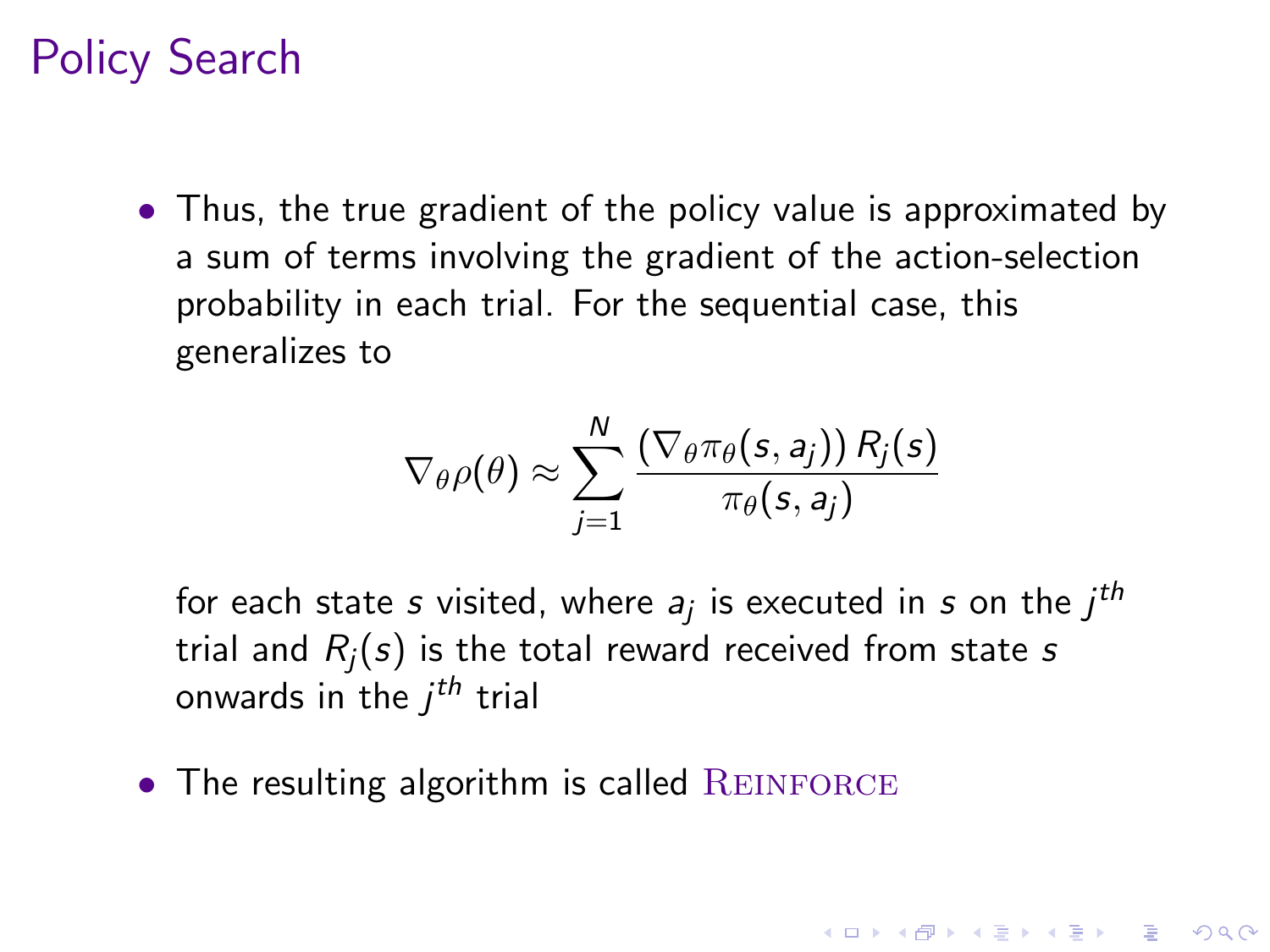- The first application of reinforcement learning was also the first significant learning program of any kind: the checkers program written by Arthur Samuel (1959 - 1967)
- Samuel first used a weighted linear function for the evaluation of positions using up to 16 terms at any one time
- He applied a version of the equation

$$
\theta_i \leftarrow \theta_i + \alpha \left[ R(s) + \gamma \hat{U}_{\theta}(s') - \hat{U}_{\theta}(s) \right] \frac{\partial \hat{U}_{\theta}}{\partial \theta_i}
$$

**KORKAR KERKER SAGA** 

to update the weights.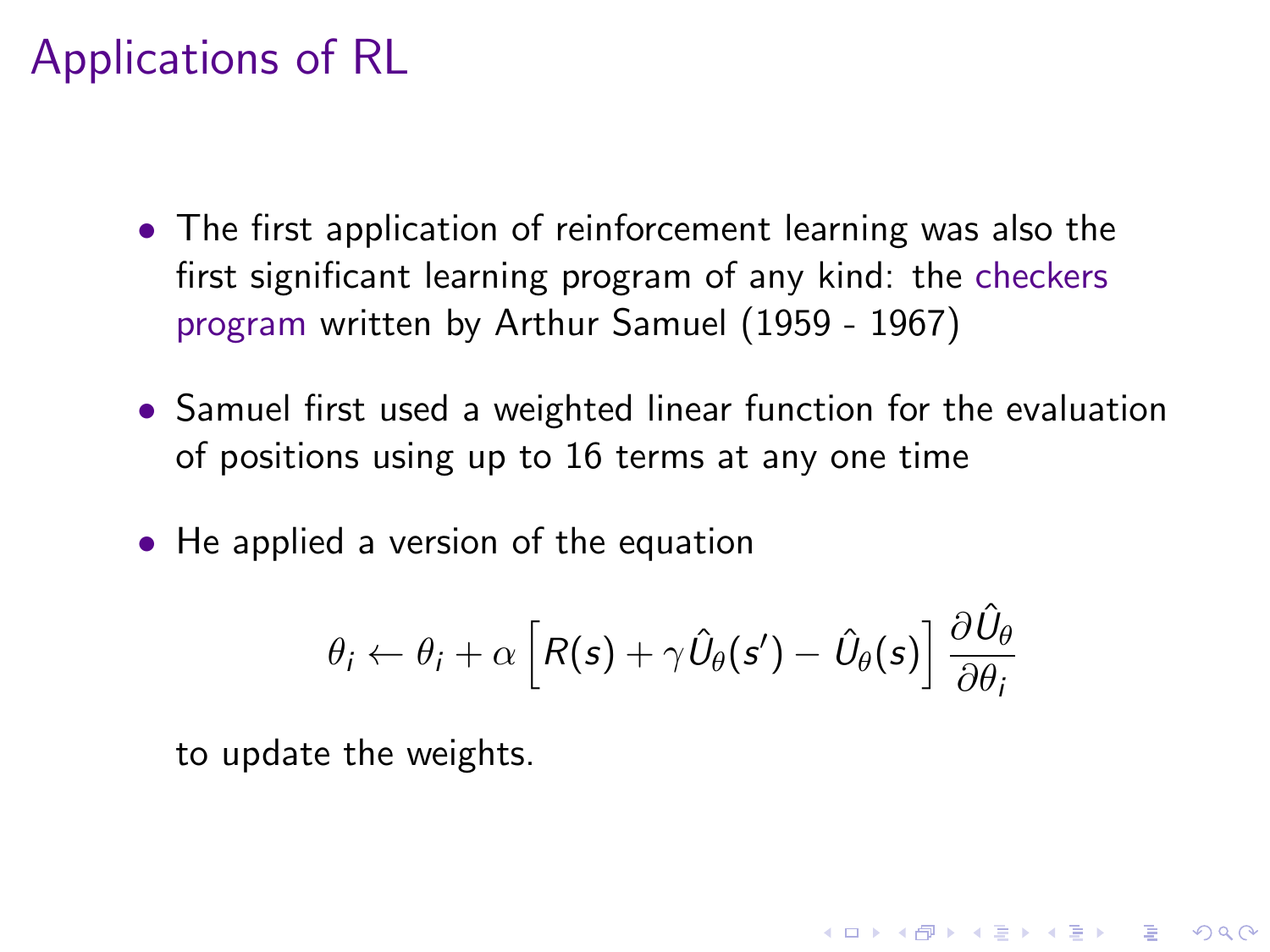- Gerald Tesauro (IBM research) 's backgammon program TD-Gammon also illustrated the potential of Reinforcement learning techniques.
- In 1989 Tesauro and Sejnowski tried learning a neural network representation of  $Q[s, a]$  directly from examples of moves labeled by a human expert. This approach proved extremely tedious for the expert but resulted in a program called Neurogammon that was strong by computer standards (although not competitive when considering human standard)
- The TD-GAMMON project was an attempt to learn from self-play alone. The only reward signal was given at the end of each game.
- The evaluation function was represented by a fully connected neural network with a single hidden layer containing 40 nodes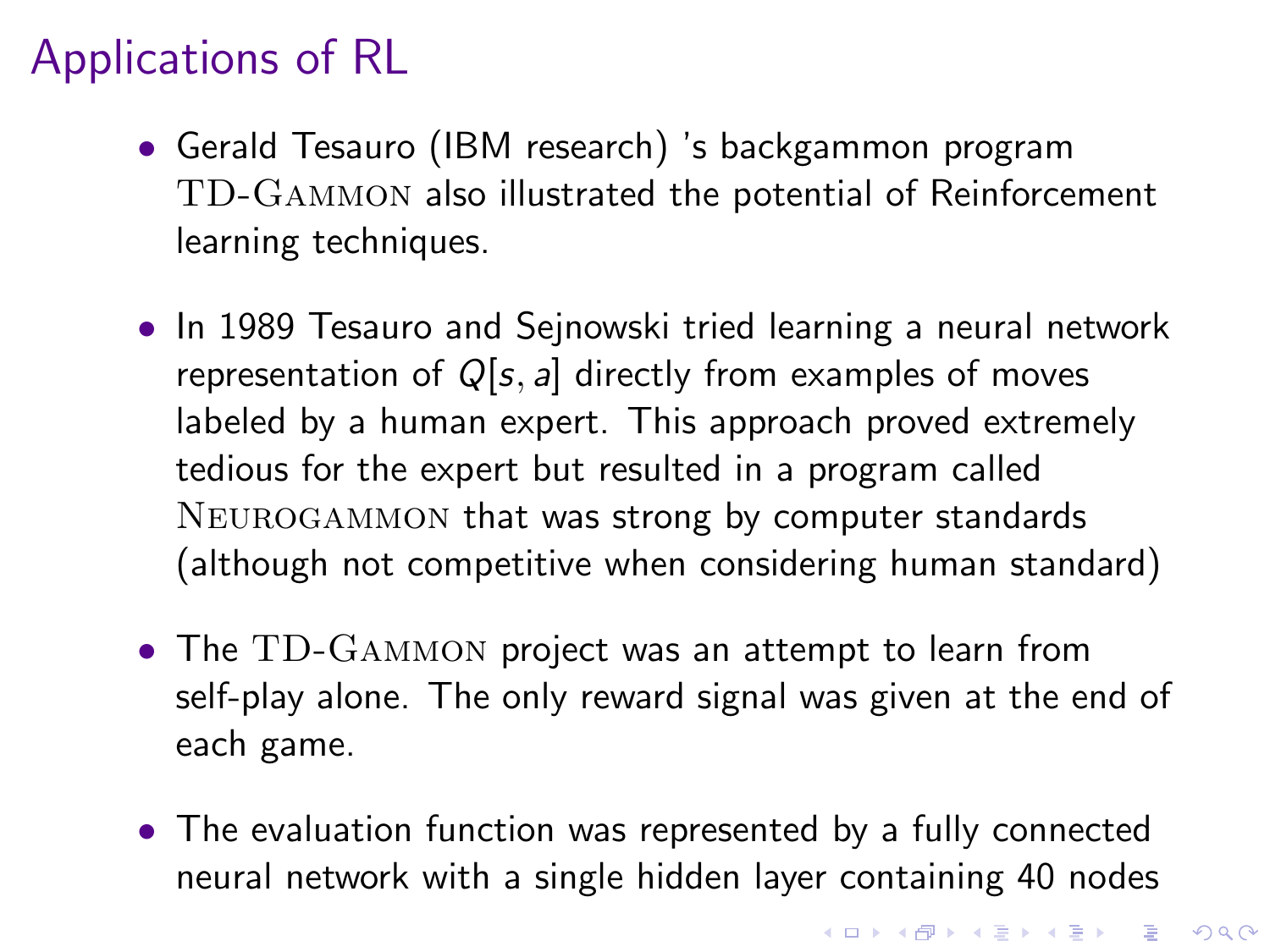• By repeated applications of the update

$$
\theta_i \leftarrow \theta_i + \alpha \left[ R(s) + \gamma \hat{U}_{\theta}(s') - \hat{U}_{\theta}(s) \right] \frac{\partial \hat{U}_{\theta}(s)}{\partial \theta_i}
$$

TD-Gammon learned to play considerably better than NeuroGammon even though the input representation contained just the raw board position with no computed features

- This took around 200,000 training games and two weeks of computer time
- Although that might seem like a lot of games, that represents only a vanishingly small fraction of the state space.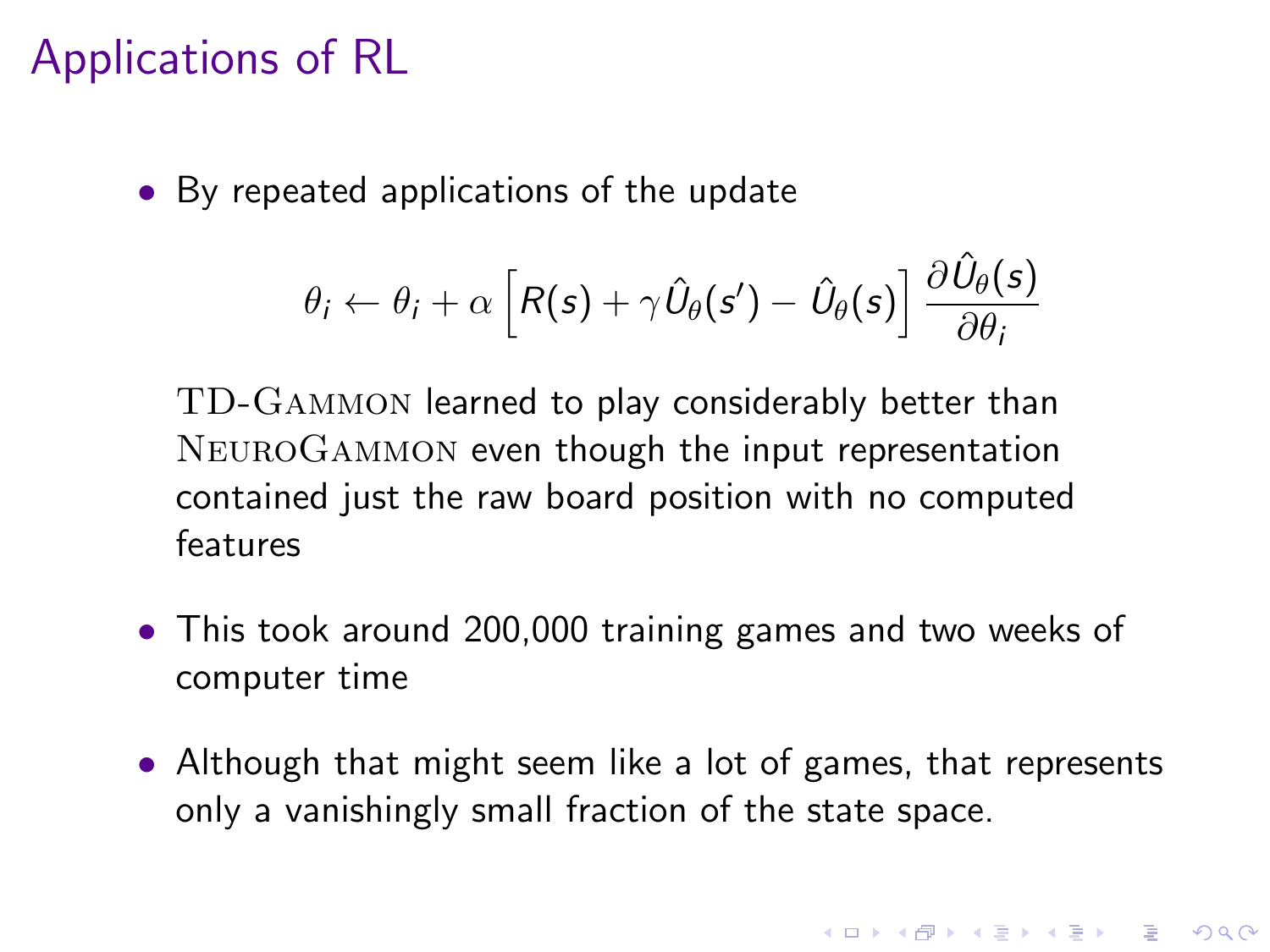- The setup for the famous cart-pole balancing problem, also known as the inverted pendulum is shown below
- The problem is to control the position  $x$  of the cart so that the pole remains roughly upright  $(\theta \approx \pi/2)$  while staying within the limits of the cart track.

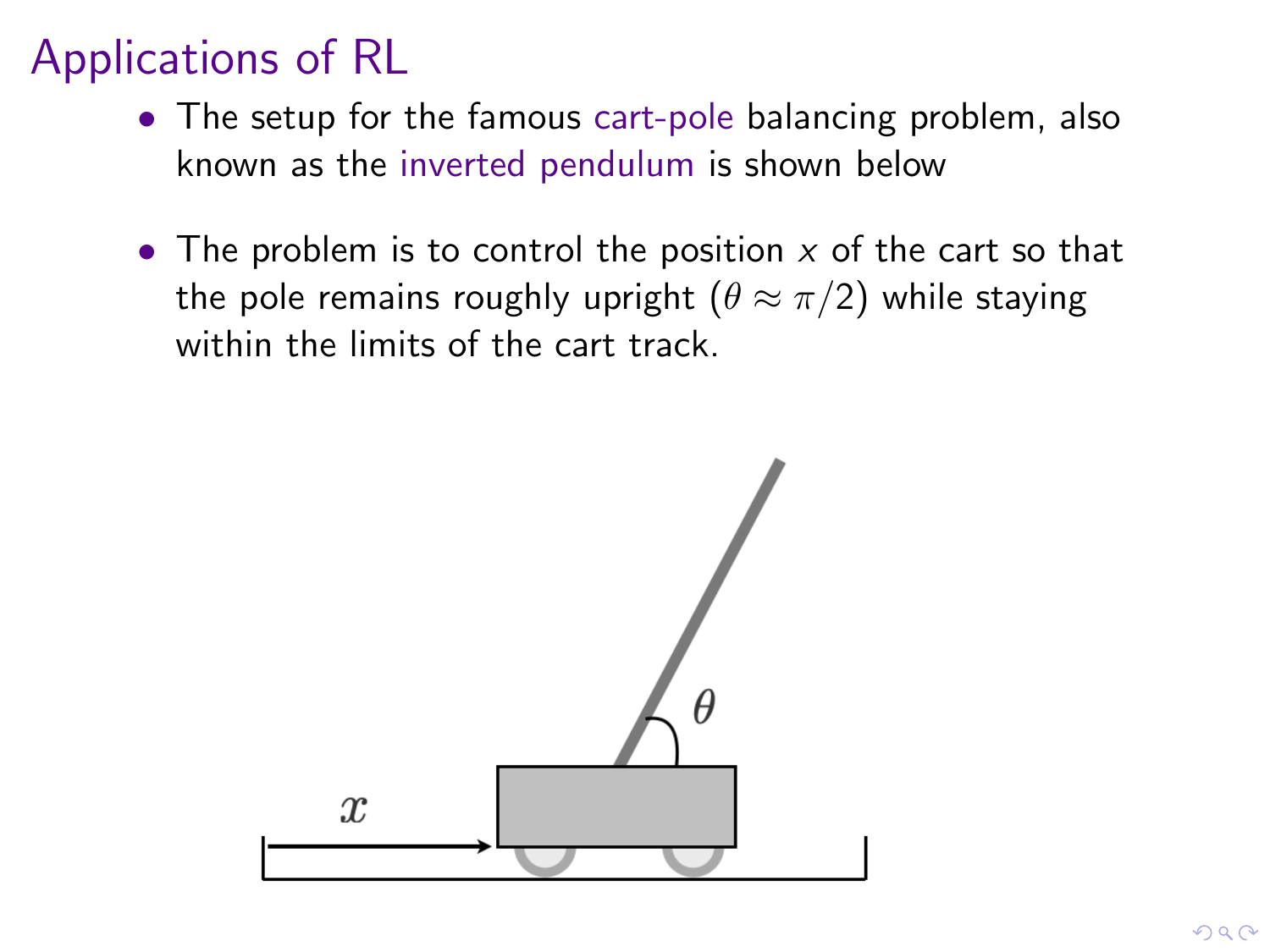- Several thousand papers in reinforcement learning and control theory have been published on this seemingly simple problem.
- The cart pole differs from the problems described earlier in that the state variables  $x, \theta, \dot{x}$  and  $\dot{\theta}$  are continuous

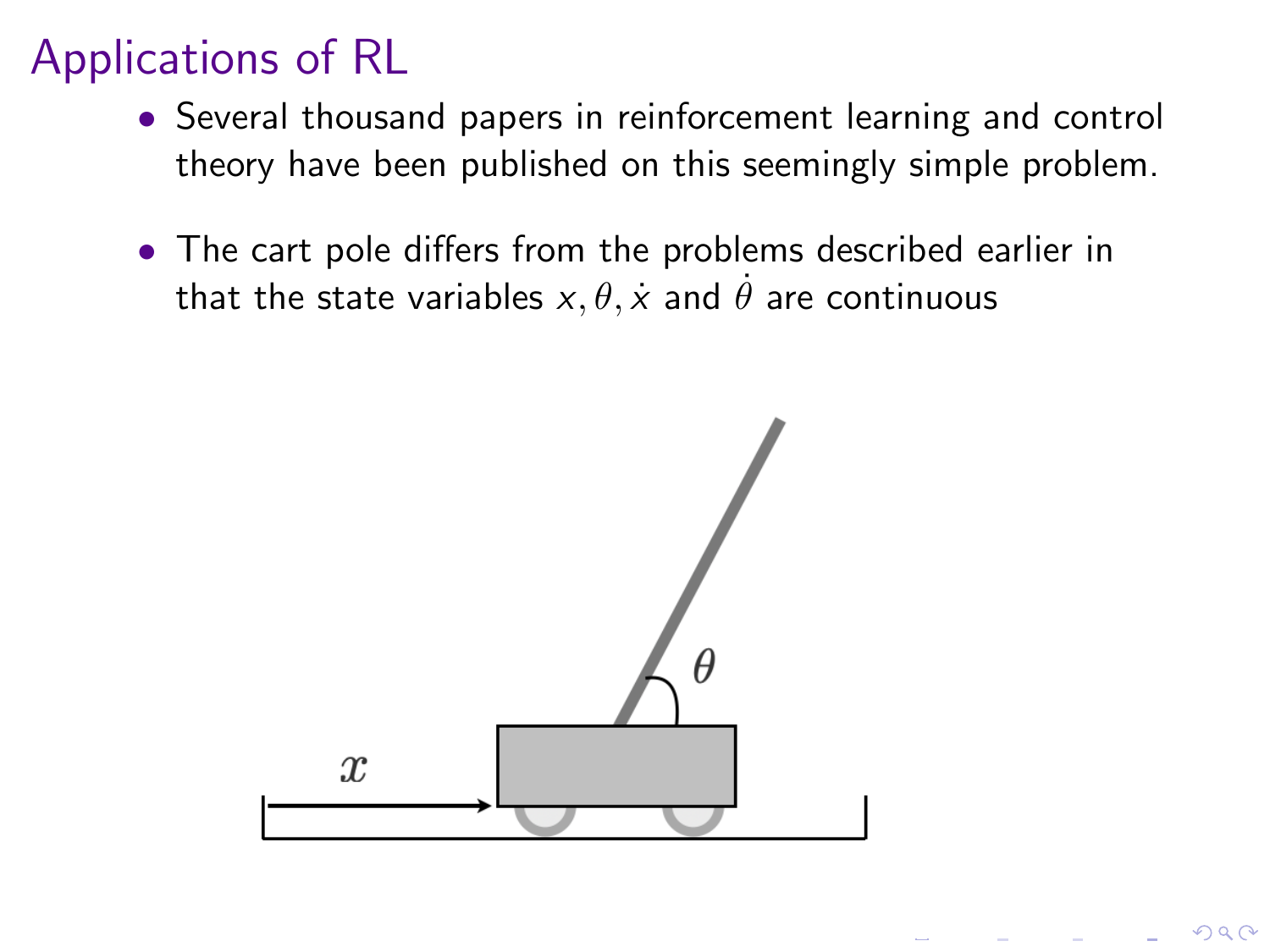- The actions are usually discrete : move left or move right (the so-called bang bang control regime)
- The earliest workon learning for this problemwas carried out by Michie and Chambers (1968). Their algorithm was able to balance the pole for over an hour after only about 30 trials